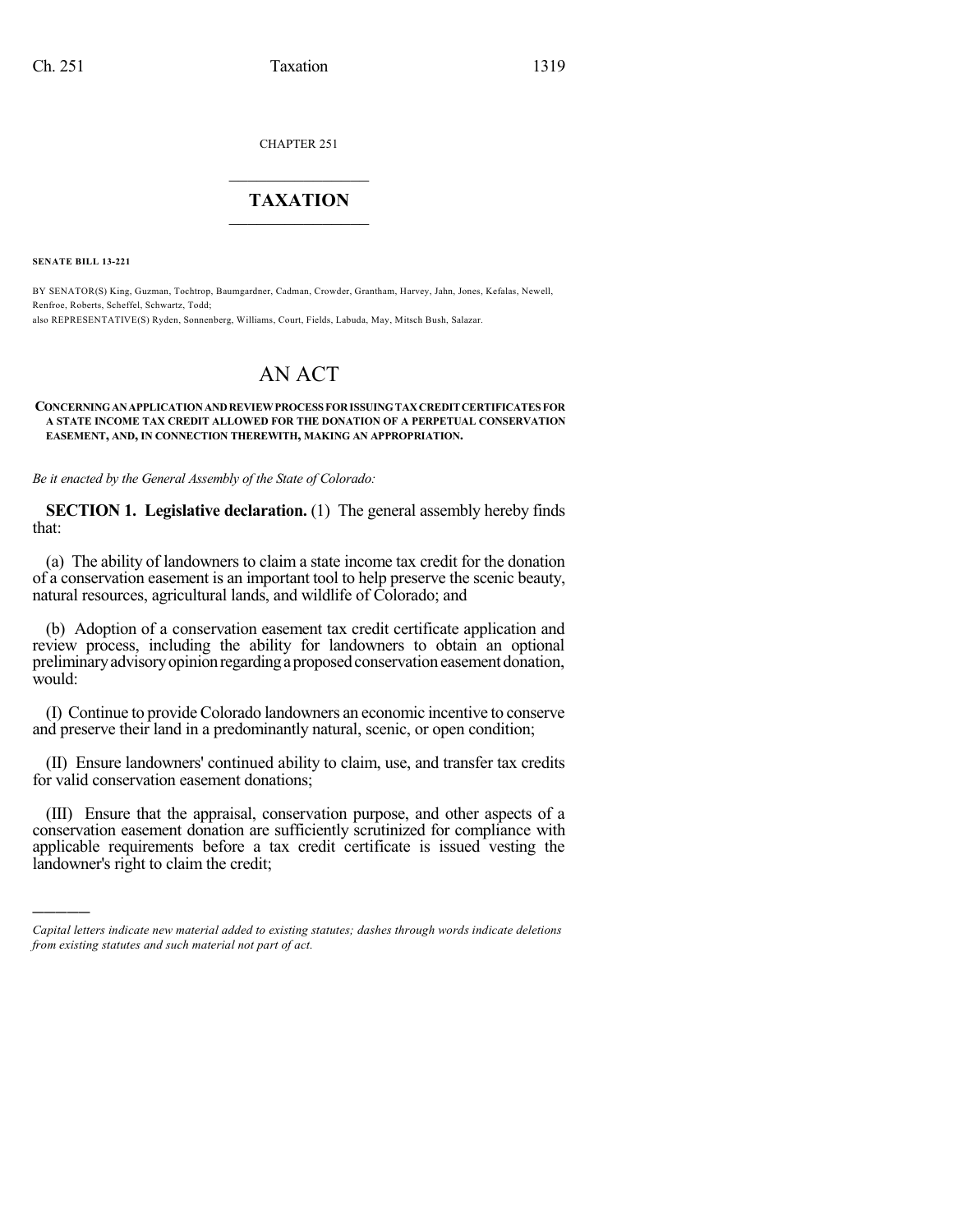(IV) Ensure that reviews of tax credit certificate applications are timely;

(V) Provide clearer lines of authority, responsibility, and accountability; and

(VI) Minimize uncertainty for landowners to the greatest extent possible.

**SECTION 2.** In Colorado Revised Statutes, 12-61-704, **add** (1) (l) as follows:

**12-61-704. Powers and duties of the board.** (1) In addition to all other powers and duties imposed upon it by law, the board has the following powers and duties:

(l) TO ESTABLISH CLASSROOM EDUCATION AND EXPERIENCE REQUIREMENTS FOR AN APPRAISER WHO PREPARES AN APPRAISAL FOR A CONSERVATION EASEMENT FOR WHICH A TAX CREDIT IS CLAIMED PURSUANT TO SECTION 39-22-522, C.R.S. SUCH REQUIREMENTS MUST ENSURE THAT APPRAISERS HAVE A SUFFICIENT AMOUNT OF TRAINING AND EXPERTISE TO ACCURATELY PREPARE APPRAISALS THAT COMPLY WITH THE UNIFORM STANDARDS OF PROFESSIONAL APPRAISAL PRACTICE AND ANY OTHER PROVISION OF LAW RELATED TO THE APPRAISAL OF CONSERVATION EASEMENTS FOR WHICH A TAX CREDIT IS CLAIMED. ATAX CREDIT CERTIFICATE FOR A CONSERVATION EASEMENT SHALL NOT BE GIVEN IN ACCORDANCE WITH SECTIONS 12-61-722 AND 12-61-723 UNLESS THE APPRAISER WHO PREPARED THE APPRAISAL OFTHE EASEMENT MET ALL REQUIREMENTS ESTABLISHED IN ACCORDANCE WITH THIS PARAGRAPH (1) IN EFFECT AT THE TIME THE APPRAISAL WAS COMPLETED.

**SECTION 3.** In Colorado Revised Statutes, 12-61-719, **amend** (8); and **add** (9) as follows:

**12-61-719. Conservation easement appraisals - fund created - repeal.** (8) Any appraiser who submits a copy of an appraisal to the division in accordance with the requirements of this section shall pay the division a fee as prescribed by the division. The fee shall cover the costs of the division in administering the requirements of this section. The division shall have the authority to accept and expend gifts, grants, and donations for the purposes of this section. The state treasurer shall credit fees, gifts, grants, and donations to the conservation easement appraisal review fund, which fund is hereby created in the state treasury. Moneys in the fund shall be annually appropriated to the division for the purposes of implementing and administering this section and shall not revert to the general fund at the end of any fiscal year. The fund shall be maintained in accordance with section 24-75-402, C.R.S. On or before January 1, 2009, and on or before each January 1 thereafter, the division shall certify to the general assembly the amount of the fee prescribed by the division pursuant to this subsection (8). UPON THE REPEAL OF THIS SECTION, ANY MONEYS REMAINING IN THE FUND SHALL BE TRANSFERRED TO THE CONSERVATION EASEMENT TAX CREDIT CERTIFICATE REVIEW FUND CREATED IN SECTION 12-61-723 (6).

(9) THIS SECTION IS REPEALED, EFFECTIVE JANUARY 1, 2014.

**SECTION 4.** In Colorado Revised Statutes, 12-61-720, **amend** (8) and (13); and **add** (11.5) as follows: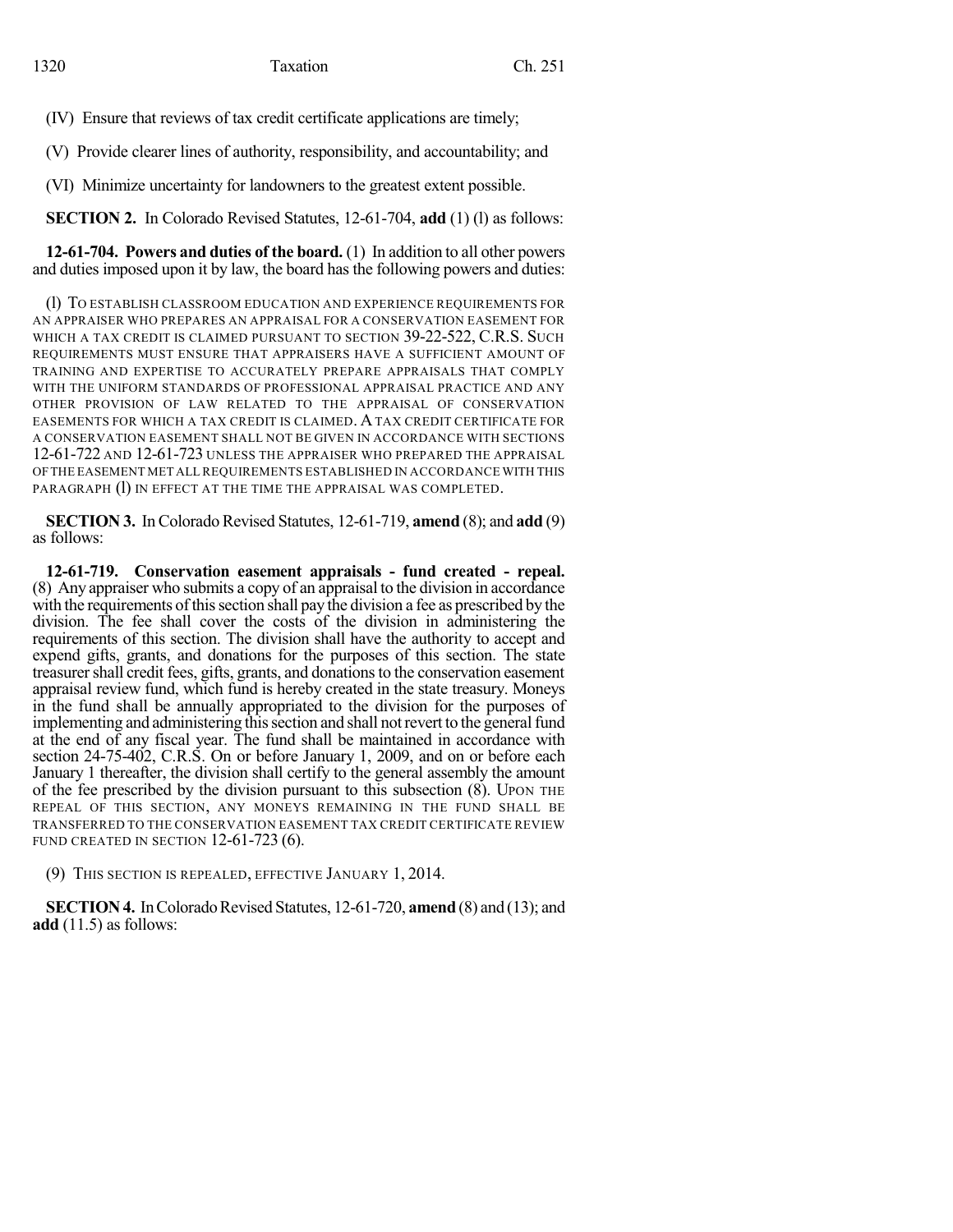**12-61-720. Certification of conservation easement holders - fund created rules - repeal.** (8) Beginning one year after the division commences accepting applications to certify the type of entity that holds a conservation easement in accordance with the provisions of subsection  $(7)$  of this section, A CONSERVATION EASEMENT tax credit CERTIFICATE APPLICATION may be claimed for the easement SUBMITTED pursuant to section 39-22-522, C.R.S., SECTION 12-61-723 only if the entity has been certified in accordance with the provisions of this section at the time the donation of the easement is made. The division shall make information available to the public concerning the date that it commences accepting applications for entities that hold conservation easements and the requirements of this subsection (8).

(11.5) THE DIVISION SHALL HAVE THE AUTHORITY TO SUBPOENA PERSONS AND DOCUMENTS, WHICH MAY BE ENFORCED BY A COURT OF COMPETENT JURISDICTION IF NOT OBEYED, FOR PURPOSES OF CONDUCTING INVESTIGATIONS PURSUANT TO SUBSECTION (11) OF THIS SECTION.

(13) Thissection isrepealed, effective July 1, 2018. PRIOR TO SUCH REPEAL, THE CERTIFICATION REQUIREMENT SHALL BE REVIEWED AS PROVIDED FOR IN SECTION 24-34-104, C.R.S.

**SECTION 5.** In Colorado Revised Statutes, 12-61-721, **amend** (1) (d), (3), (4), and (6); and **add** (1.3) as follows:

**12-61-721. Conservation easement oversight commission - created - repeal.** (1) There is hereby created in the division a conservation easement oversight commission consisting of nine members as follows:

(d) Six members appointed by the governor asfollows with at least one member with the following qualifications or representing the following interests:

(I) A local land trust CERTIFIED IN ACCORDANCE WITH SECTION 12-61-720;

(II) A statewide or national land trust A LAND TRUST OR LOCAL GOVERNMENT OPEN SPACE OR LAND CONSERVATION AGENCY CERTIFIED IN ACCORDANCE WITH SECTION 12-61-720;

(III) A local government open space or land conservation agency CERTIFIED IN ACCORDANCE WITH THE PROVISIONS OF SECTION 12-61-720;

(IV) An historic preservation organization with experience in easements on properties of historical significance AN INDIVIDUAL WHO IS COMPETENT AND QUALIFIED TO ANALYZE THE CONSERVATION PURPOSE OF CONSERVATION EASEMENTS;

(V) Acertified general appraiser with experience in conservation easements who meets any classroom education and experience requirements established by the board in accordance with section  $12-61-719$  SECTION 12-61-704 (1)(1); and

(VI) A landowner that has donated a conservation easement in Colorado.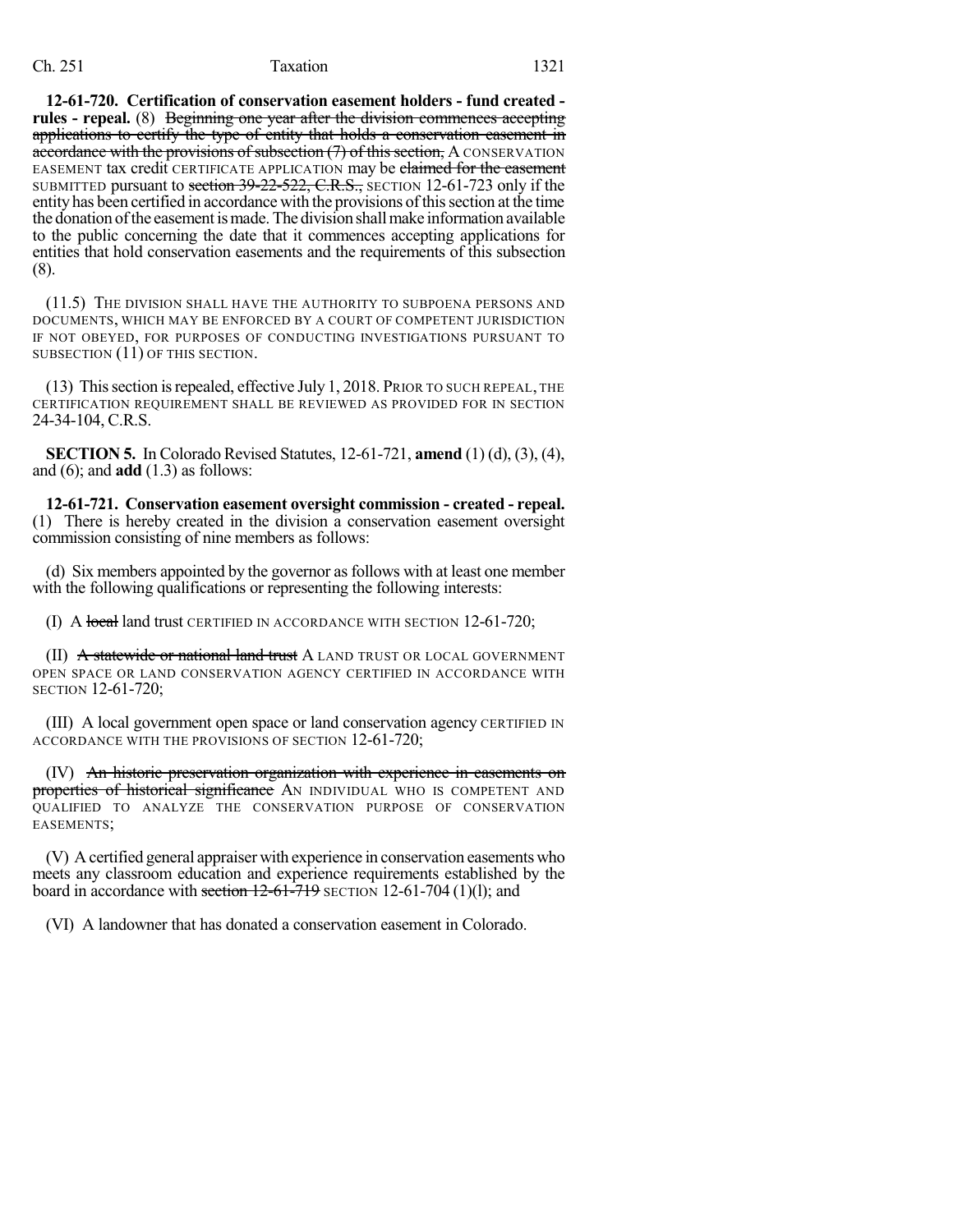(1.3) THE COMMISSION SHALL EXERCISE ITS POWERS AND PERFORM ITS DUTIES AND FUNCTIONS UNDER THE DIVISION AS IF TRANSFERRED THERETO BY A **TYPE 2** TRANSFER AS SUCH TRANSFER IS DEFINED IN THE "ADMINISTRATIVE ORGANIZATION ACT OF 1968", ARTICLE 1 OF TITLE 24, C.R.S.

 $(3)$  (a) AT THE REQUEST OF THE DIVISION OR THE DEPARTMENT OF REVENUE, the commission shall advise the division and the department of revenue regarding conservation easements for which a state income tax credit is claimed pursuant to section 39-22-522, C.R.S. At the request of the division or the department, the commissionshallreviewconservationeasementtransactions, applications, andother documents and advise the division and the department regarding conservation values consistent with section 170 (h) of the federal "Internal Revenue Code of 1986", as amended, the capacityof conservation easement holders, and the integrity and accuracy of conservation easement transactions related to the tax credits.

(b) On or before July 1, 2011, and on a quarterly basis thereafter, the commission shall provide a report to the joint budget committee and the finance committees of the general assembly describing the number of credits for which the executive director of the department of revenue has sought the advice of the commission pursuant to paragraph (a) of this subsection  $(3)$ , the date any such advice was sought, the number of credits for which the commission provided advice to the executive director, and the date any such advice was provided.

(c) THE COMMISSION SHALL REVIEW CONSERVATION EASEMENT TAX CREDIT CERTIFICATE APPLICATIONS AND REQUESTS FOR OPTIONAL PRELIMINARY ADVISORY OPINIONS IN ACCORDANCE WITH SECTION 12-61-723.

(4) The commission shall meet not less than once each quarter. to review applications for conservation easement holder certification submitted in accordance with section 12-61-720 and to review any other issues referred to the commission by the division, the department of revenue, or any other state entity. The division shall convene the meetings of the commission and provide staff support as requested by the commission. A majority of the members of the commission shall constitute CONSTITUTES a quorum for the transaction of all business, and actions of the commission shall require a vote of a majority of such members present in favor of the action taken. THE COMMISSION MAY DELEGATE TO THE DIRECTOR THE AUTHORITY TO ACT ON BEHALF OF THE COMMISSION ON SUCH OCCASIONS AND IN SUCH CIRCUMSTANCES AS THE COMMISSION DEEMS NECESSARY FOR THE EFFICIENT AND EFFECTIVE ADMINISTRATION AND EXECUTION OF THE COMMISSION'S RESPONSIBILITIES UNDER THIS PART 7.

(6) The commission shall meet at least quarterly  $ADVISE$  and make recommendations to the <del>division</del> DIRECTOR regarding the certification program OF CONSERVATION EASEMENT HOLDERS IN ACCORDANCE WITH SECTION 12-61-720.The division shall have the authority to determine whether an applicant for certification possessesthe necessaryqualificationsfor certification required bythe rules adopted by the division. If the division determines that an applicant does not possess the applicable qualifications for certification or that the applicant has violated any provision ofthis part 7, the rules promulgated by the division, or any division order, the division may deny the applicant a certification or deny the renewal of a certification; and, in such instance, the division shall provide the applicant with a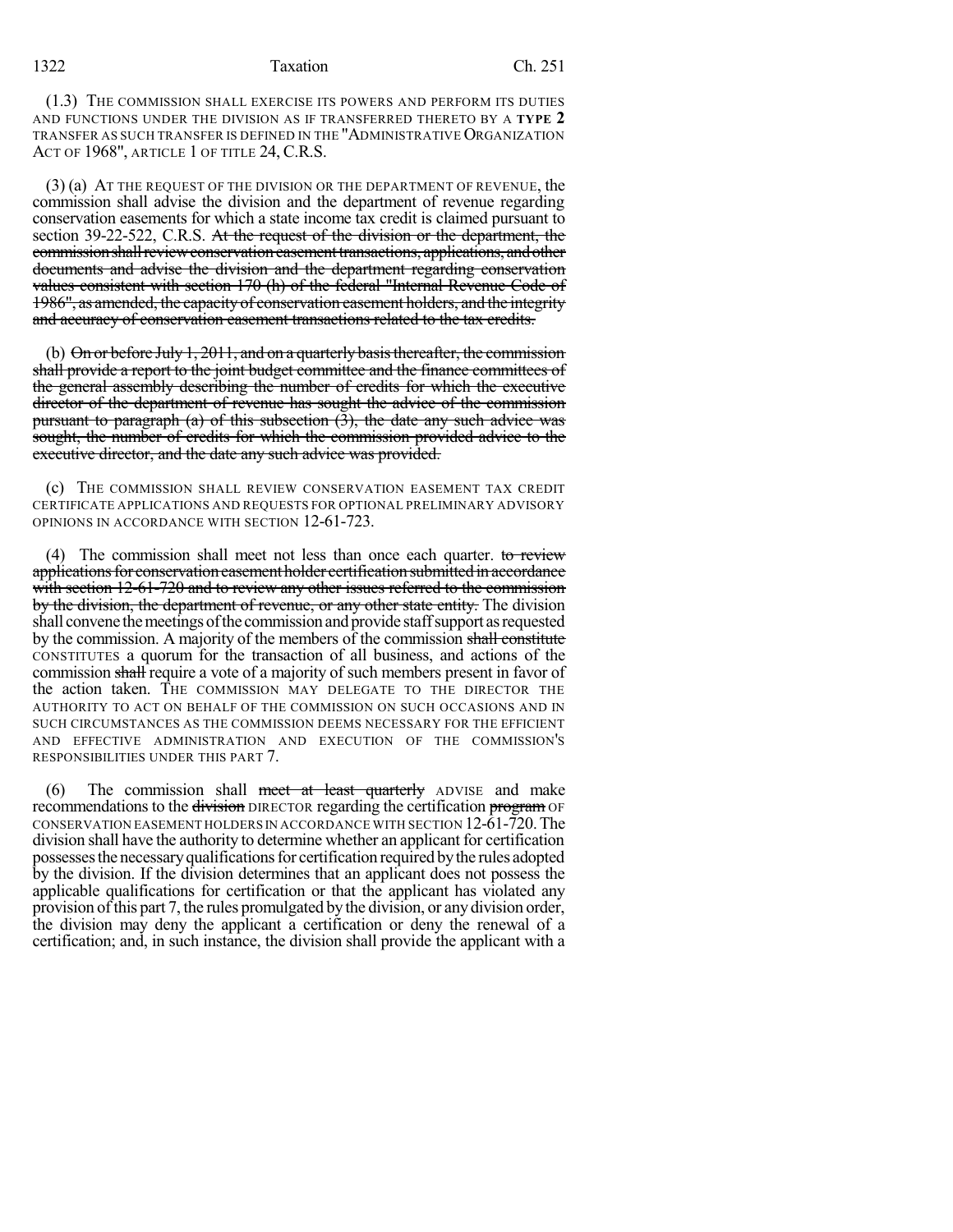statement in writing setting forth the basis of the division's determination. The applicant may request a hearing on the determination as provided in section 24-4-104 (9), C.R.S. The division shall notify successful applicants in writing. An applicant that is not certified may reapply for certification in accordance with procedure established by the division.

**SECTION 6.** In Colorado Revised Statutes, **amend** 12-61-722 as follows:

**12-61-722. Conservation easement tax credit certificates.** (1) The division shall receive claims TAX CREDIT CERTIFICATE APPLICATIONS from and issue certificates to certified conservation easement holders LANDOWNERS for income tax credits for conservation easements donated during the 2011, 2012, and 2013 calendar years ON OR AFTER JANUARY 1, 2011, in accordance with the provisions of section 39-22-522 (2.5), C.R.S., AND THIS PART 7. Nothing in this section shall be construed to restrict or limit the authority of the division to enforce the provisions of this part 7. The division may promulgate rules in accordance with article 4 of title 24, C.R.S., for the issuance of the certificates. In promulgating any such rules, the division may include but shall not be limited to provisions governing the following:

(a) The review of the tax credit certificate APPLICATION PURSUANT TO THIS PART 7;

(b) The administration and financing of the certification process;

(c) The notification to the public regarding the aggregate amount of TAX CREDIT certificates that have been issued and that are on the wait list;

(d) The notification to the  $\frac{1}{2}$  tan  $\frac{1}{2}$  LANDOWNER, the entity to which the easement was granted, and the department of revenue regarding the TAX CREDIT certificates issued; and

(e) Any other matters related to administering the provisions of section  $39-22-522$ (2.5), C.R.S., OR THIS PART 7.

**SECTION** 7. In Colorado Revised Statutes, **amend** as amended by House Bill **13-1183** 12-61-722 (1) introductory portion, (1) (a), and (1)(e); and **amend** (1)(b),  $(1)$  (c), and  $(1)$  (d) as follows:

**12-61-722. Conservation easement tax credit certificates.** (1) The division shall receive tax credit certificate applications from and issue certificates to taxpayers LANDOWNERS for income tax credits for conservation easements donated on or afterJanuary1, 2011, in accordance with section 39-22-522 (2.5),C.R.S., and this part 7. Nothing in this section shall be construed to restrict or limit the authority of the division to enforce this part 7. The division may promulgate rules in accordance with article 4 of title 24, C.R.S., for the issuance of the certificates. In promulgating any such rules, the division may include but shall not be limited to provisions governing the following:

(a) The review of the tax credit certificate application pursuant to this part 7;

(b) The administration and financing of the certification process;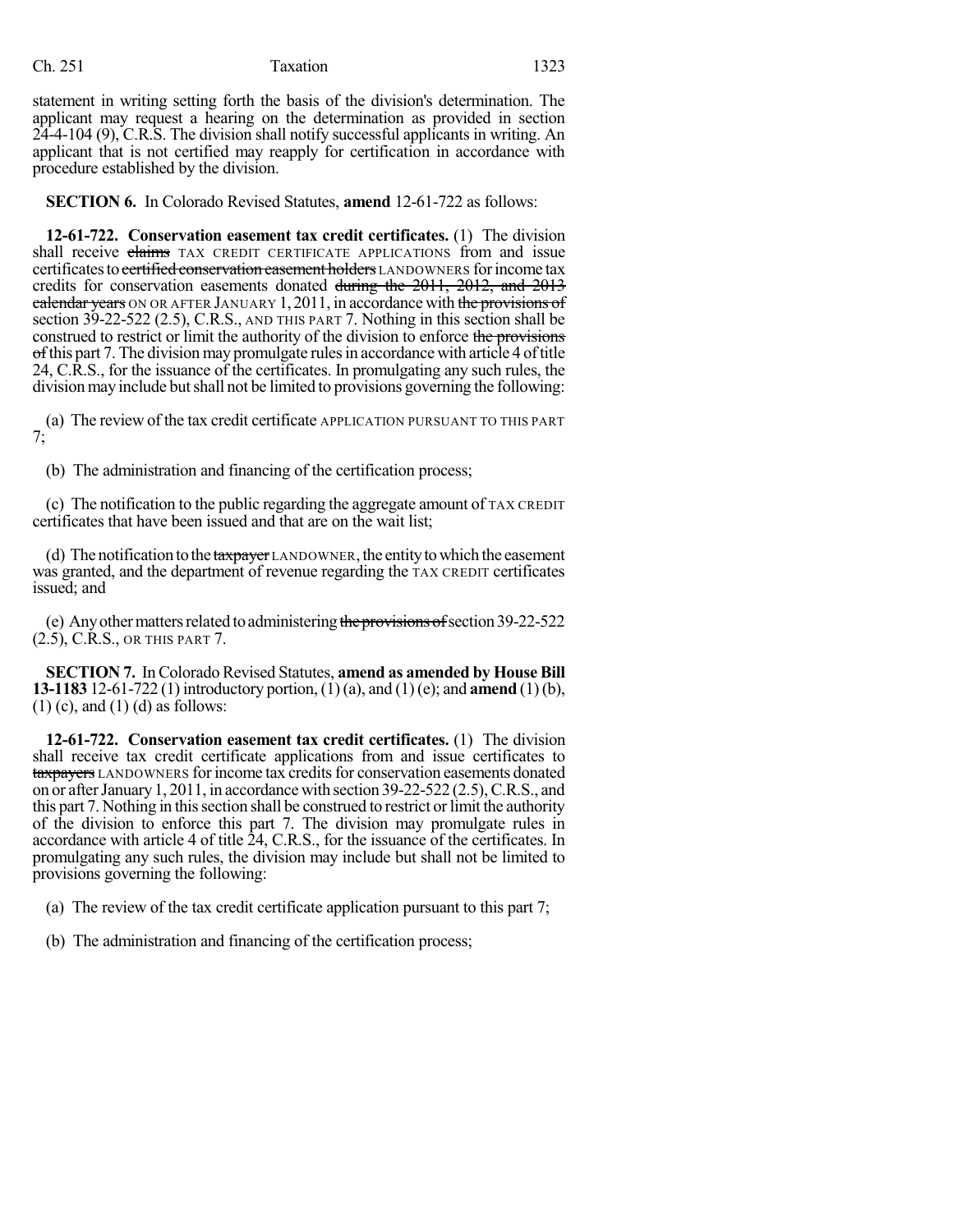(c) The notification to the public regarding the aggregate amount of tax credit certificates that have been issued and that are on the wait list;

(d) The notification to the  $\frac{1}{2}$  tan  $\frac{1}{2}$  LANDOWNER, the entity to which the easement was granted, and the department of revenue regarding the tax credit certificates issued; and

(e) Any other matters related to administering section 39-22-522 (2.5), C.R.S., or this part 7.

**SECTION 8.** In Colorado Revised Statutes, **add** 12-61-723 as follows:

**12-61-723. Conservation easement tax credit certificate application process - conservation easement tax credit certificate review fund - created definitions.** (1) FOR PURPOSES OF THIS SECTION:

(a) "APPLICATION" MEANS AN APPLICATION FOR A TAX CREDIT CERTIFICATE SUBMITTED PURSUANT TO SECTION 12-61-722 OR THIS SECTION.

(b) "CONSERVATION PURPOSE" MEANS CONSERVATION PURPOSE AS DEFINED IN SECTION 170 (h) OF THE FEDERAL "INTERNAL REVENUE CODE OF 1986", AS AMENDED, AND ANY FEDERAL REGULATIONS PROMULGATED IN CONNECTION WITH SUCH SECTION.

"CREDIBILITY" MEANS THE RESULTS ARE WORTHY OF BELIEF AND ARE SUPPORTED BY RELEVANT EVIDENCE AND LOGIC TO THE DEGREE NECESSARY FOR THE INTENDED USE.

(d) "DEFICIENCY"MEANS NONCOMPLIANCE WITH A REQUIREMENT FOR OBTAINING A TAX CREDIT CERTIFICATE THAT, UNLESS SUCH NONCOMPLIANCE IS REMEDIED, IS GROUNDS FOR THE DENIAL OF A TAX CREDIT CERTIFICATE APPLICATION SUBMITTED PURSUANT TO THIS SECTION.

(e) "DIRECTOR" MEANS THE DIRECTOR OF THE DIVISION OF REAL ESTATE OR HIS OR HER DESIGNEE.

(f) "LANDOWNER" MEANS THE RECORD OWNER OF THE SURFACE OF THE LAND AND, IF APPLICABLE, OWNER OF THE WATER OR WATER RIGHTS BENEFICIALLY USED THEREON WHO CREATES A CONSERVATION EASEMENT IN GROSS PURSUANT TO SECTION 38-30.5-104, C.R.S.

(g) "TAX CREDIT CERTIFICATE" MEANS THE CONSERVATION EASEMENT TAX CREDIT CERTIFICATE ISSUED PURSUANT TO SECTION 12-61-722 AND THIS SECTION.

(2) (a) THE DIVISION SHALL ESTABLISH AND ADMINISTER A PROCESS BY WHICH A LANDOWNER SEEKING TO CLAIM AN INCOME TAX CREDIT FOR ANY CONSERVATION EASEMENT DONATION MADE ON OR AFTER JANUARY 1,2014, MUST APPLY FOR A TAX CREDIT CERTIFICATE AS REQUIRED BY SECTION 39-22-522 (2.5) AND (2.7), C.R.S. THE PURPOSE OF THE APPLICATION PROCESS IS TO DETERMINE WHETHER A CONSERVATION EASEMENT DONATION FOR WHICH A TAX CREDIT WILL BE CLAIMED: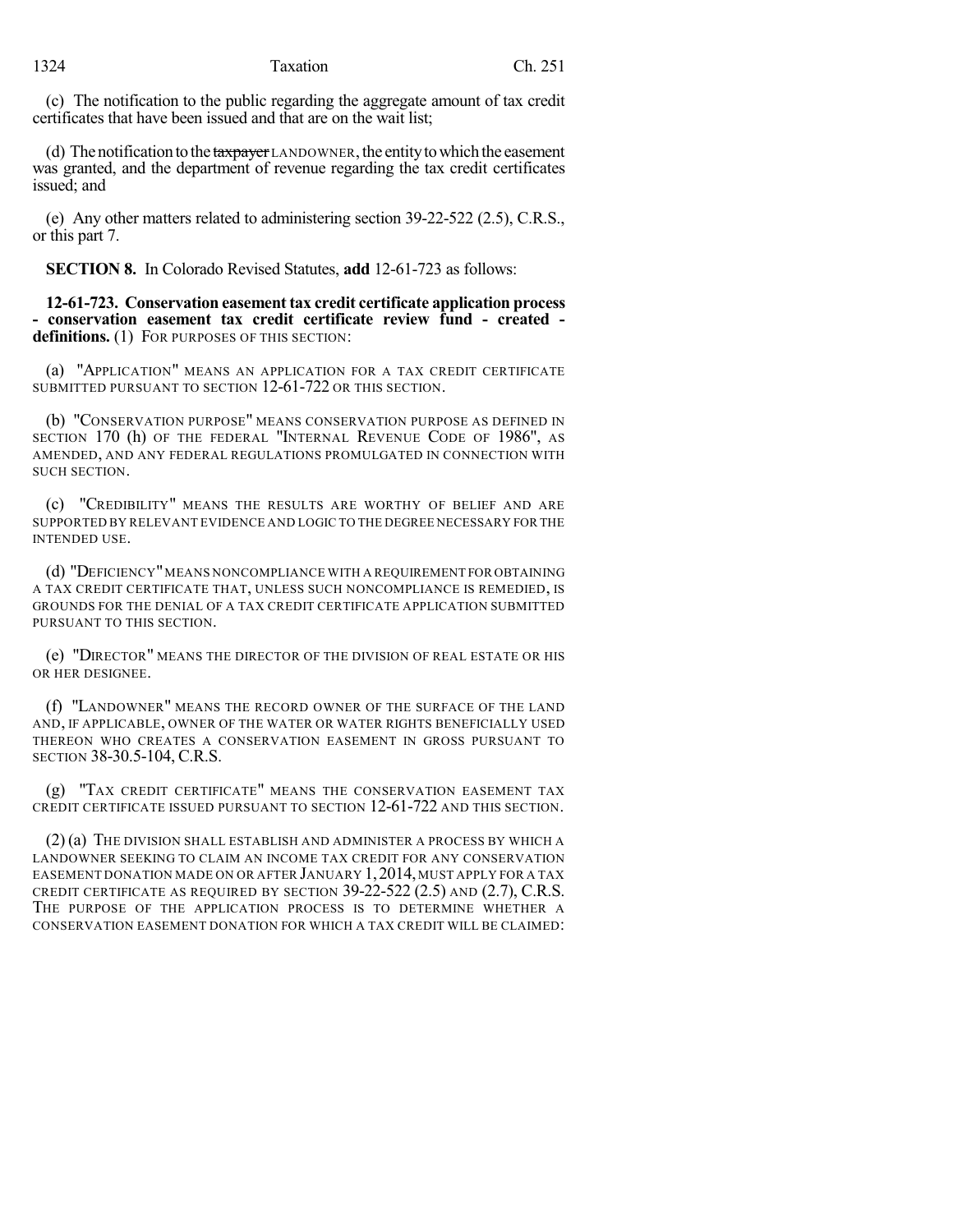(I) IS A CONTRIBUTION OF A QUALIFIED REAL PROPERTY INTEREST TO A QUALIFIED ORGANIZATION TO BE USED EXCLUSIVELY FOR A CONSERVATION PURPOSE;

(II) IS SUBSTANTIATED WITH A QUALIFIED APPRAISAL PREPARED BY A QUALIFIED APPRAISER IN ACCORDANCE WITH THE UNIFORM STANDARDS OF PROFESSIONAL APPRAISAL PRACTICE; AND

(III) COMPLIES WITH THE REQUIREMENTS SET FORTH IN THIS SECTION.

(b) THE LANDOWNER SHALL HAVE THE BURDEN OF PROOF REGARDING COMPLIANCE WITH ALL APPLICABLE LAWS AND REGULATIONS.

(3) FOR THE PURPOSE OF REVIEWING APPLICATIONS AND MAKING DETERMINATIONS REGARDING THE ISSUANCE OF TAX CREDIT CERTIFICATES, INCLUDING THE DOLLAR AMOUNT OF THE TAX CREDIT CERTIFICATE TO BE ISSUED:

(a) DIVISION STAFF SHALL REVIEW EACH APPLICATION AND ADVISE AND MAKE RECOMMENDATIONS TO THE DIRECTOR AND THE COMMISSION REGARDING THE APPLICATION;

(b) THE DIRECTOR HAS AUTHORITY AND RESPONSIBILITY TO DETERMINE THE CREDIBILITY OF THE APPRAISAL.IN DETERMINING CREDIBILITY,THE DIRECTOR SHALL CONSIDER, AT A MINIMUM, COMPLIANCE WITH THE FOLLOWING REQUIREMENTS:

(I) THE APPRAISAL FOR A CONSERVATION EASEMENT DONATION FOR WHICH A TAX CREDIT IS CLAIMED PURSUANT TO SECTION 39-22-522, C.R.S., IS A QUALIFIED APPRAISAL FROM A QUALIFIED APPRAISER, AS DEFINED IN SECTION 170 (f) OF THE FEDERAL "INTERNAL REVENUE CODE OF 1986", AS AMENDED, AND ANY FEDERAL REGULATIONS PROMULGATED IN CONNECTION WITH SUCH SECTION.

(II) THE APPRAISAL CONFORMS WITH THE UNIFORM STANDARDS OF PROFESSIONAL APPRAISAL PRACTICE PROMULGATED BY THE APPRAISAL STANDARDS BOARD OF THE APPRAISAL FOUNDATION AND ANY OTHER PROVISION OF LAW.

(III) THE APPRAISER HOLDS A VALID LICENSE AS A CERTIFIED GENERAL APPRAISER IN ACCORDANCE WITH THIS PART 7.

(IV) THE APPRAISER MEETS ANY EDUCATION AND EXPERIENCE REQUIREMENTS ESTABLISHED BY THE BOARD OF REAL ESTATE APPRAISERS IN ACCORDANCE WITH SECTION 12-61-704 (1) (l).

(c) THE DIRECTOR SHALL HAVE THE AUTHORITY AND RESPONSIBILITY TO DETERMINE COMPLIANCE WITH THE REQUIREMENTS OF SECTION 12-61-720.

(d) THE COMMISSION SHALL HAVE THE AUTHORITY AND RESPONSIBILITY TO DETERMINE WHETHER A CONSERVATION EASEMENT DONATION FOR WHICH A TAX CREDIT IS CLAIMED PURSUANT TO SECTION 39-22-522, C.R.S., IS A QUALIFIED CONSERVATION CONTRIBUTION AS DEFINED IN SECTION 170 (h) OF THE FEDERAL "INTERNAL REVENUE CODE OF 1986", AS AMENDED, AND ANY FEDERAL REGULATIONS PROMULGATED IN CONNECTION WITH SUCH SECTION.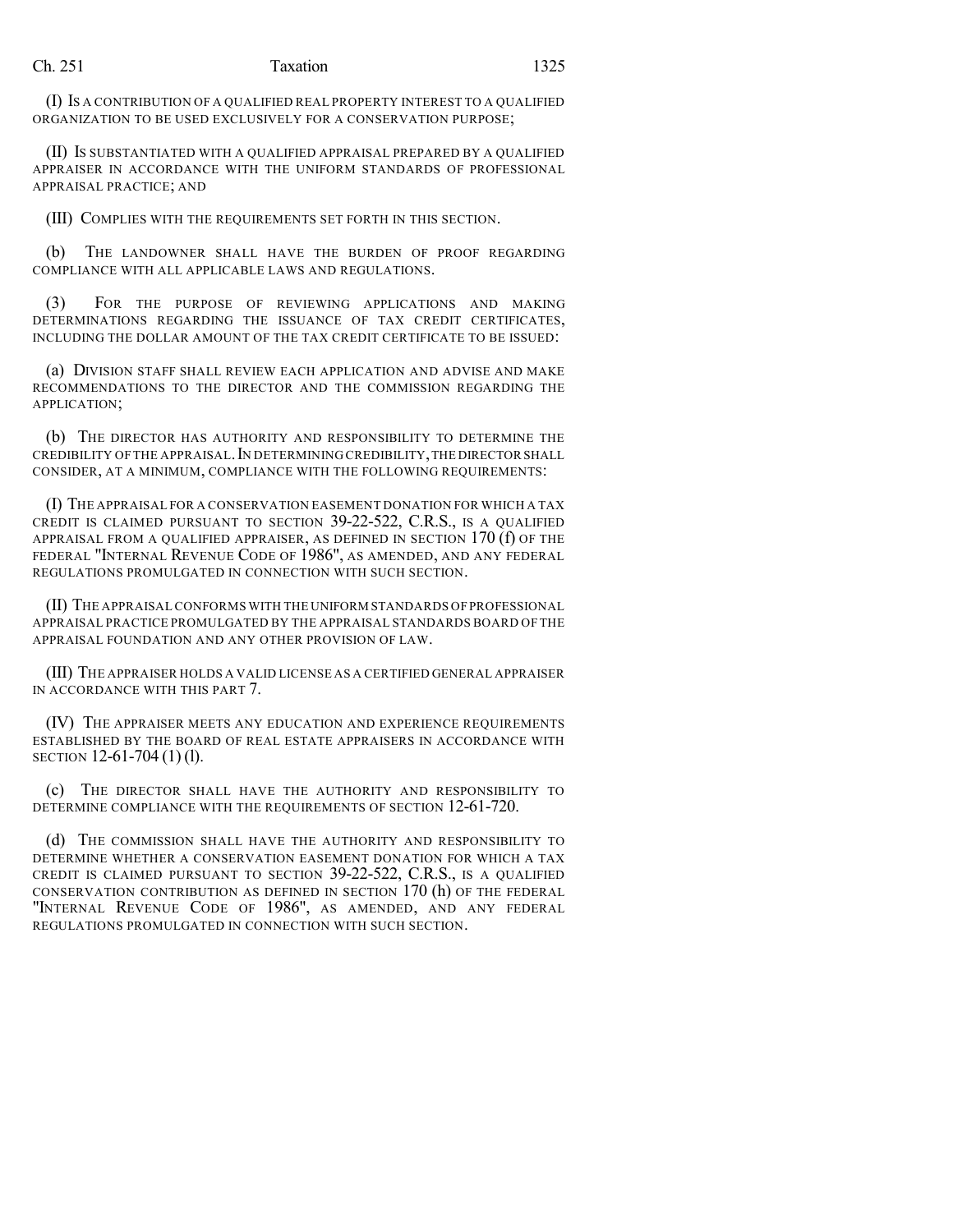(4) THE DEPARTMENT OF REVENUE SHALL NOT HAVE THE AUTHORITY TO DISALLOW A CONSERVATION EASEMENT TAX CREDIT BASED ON ANY REQUIREMENTS THAT ARE UNDER THE JURISDICTION OF THE DIVISION, THE DIRECTOR, OR THE COMMISSION PURSUANT TO THIS SECTION.

(5) A COMPLETE TAX CREDIT CERTIFICATE APPLICATION MUST BE MADE BY THE LANDOWNER TO THE DIVISION AND MUST INCLUDE THE FOLLOWING:

(a) A COPY OF THE FINAL CONSERVATION EASEMENT APPRAISAL;

(b) A COPY OF THE RECORDED DEED GRANTING THE CONSERVATION EASEMENT;

(c) DOCUMENTATION SUPPORTING THE CONSERVATION PURPOSE OF THE EASEMENT;

(d) ANY OTHER INFORMATION OR DOCUMENTATION THE DIRECTOR OR THE COMMISSION DEEMS NECESSARY TO MAKE A FINAL DETERMINATION REGARDING THE APPLICATION; AND

(e) THE FEE REQUIRED PURSUANT TO SUBSECTION (6) OF THIS SECTION.

(6) ALANDOWNER SUBMITTING AN APPLICATION FOR A TAX CREDIT CERTIFICATE PURSUANT TO THIS SECTION OR AN APPLICATION FOR AN OPTIONAL PRELIMINARY ADVISORY OPINION PURSUANT TO SUBSECTION (14) OF THIS SECTION SHALL PAY THE DIVISION A FEE AS PRESCRIBED BY THE DIVISION. THE APPLICATION FEE FOR AN OPTIONAL PRELIMINARY ADVISORY OPINION MAY BE A DIFFERENT DOLLAR AMOUNT THAN THE APPLICATION FEE FOR A TAX CREDIT CERTIFICATE. THE FEES MUST COVER THE COSTS OF THE DIVISION AND THE COMMISSION IN ADMINISTERING THE REQUIREMENTS OF THIS SECTION. THE STATE TREASURER SHALL CREDIT THE FEES COLLECTED PURSUANT TO THIS SUBSECTION (6) TO THE CONSERVATION EASEMENT TAX CREDIT CERTIFICATE REVIEW FUND, WHICH FUND IS HEREBY CREATED IN THE STATE TREASURY. THE GENERAL ASSEMBLY SHALL ANNUALLY APPROPRIATE MONEYS IN THE FUND TO THE DIVISION FOR THE PURPOSES OF IMPLEMENTING AND ADMINISTERING THIS SECTION. THE MONEYS SHALL NOT REVERT TO THE GENERAL FUND AT THE END OF ANY FISCAL YEAR. THE FUND SHALL BE MAINTAINED IN ACCORDANCE WITH SECTION 24-75-402, C.R.S. ON OR BEFORE JANUARY 1, 2014, AND ON OR BEFORE EACH JANUARY 1 THEREAFTER, THE DIVISION SHALL CERTIFY TO THE GENERAL ASSEMBLY THE AMOUNT OF ANY FEES PRESCRIBED BY THE DIVISION PURSUANT TO THIS SUBSECTION (6).

(7) (a) IF, DURING THE REVIEW OF AN APPLICATION FOR A TAX CREDIT CERTIFICATE, THE DIRECTOR OR THE COMMISSION IDENTIFIES ANY POTENTIAL DEFICIENCIES, SUCH POTENTIAL DEFICIENCIES MUST BE DOCUMENTED IN A LETTER SENT TO THE LANDOWNER BY FIRST CLASS MAIL. THE DIVISION SHALL SEND LETTERS DOCUMENTING POTENTIAL DEFICIENCIES TO LANDOWNERS IN A TIMELY MANNER SUCH THAT THE AVERAGE NUMBER OF DAYS BETWEEN THE DATE A COMPLETED APPLICATION IS RECEIVED BY THE DIVISION AND THE MAILING DATE OF THE DIVISION'S LETTER TO THE LANDOWNER DOES NOT EXCEED ONE HUNDRED TWENTY DAYS.

(b) THE LANDOWNER SHALL HAVE SIXTY DAYS FROM THE MAILING DATE OF THE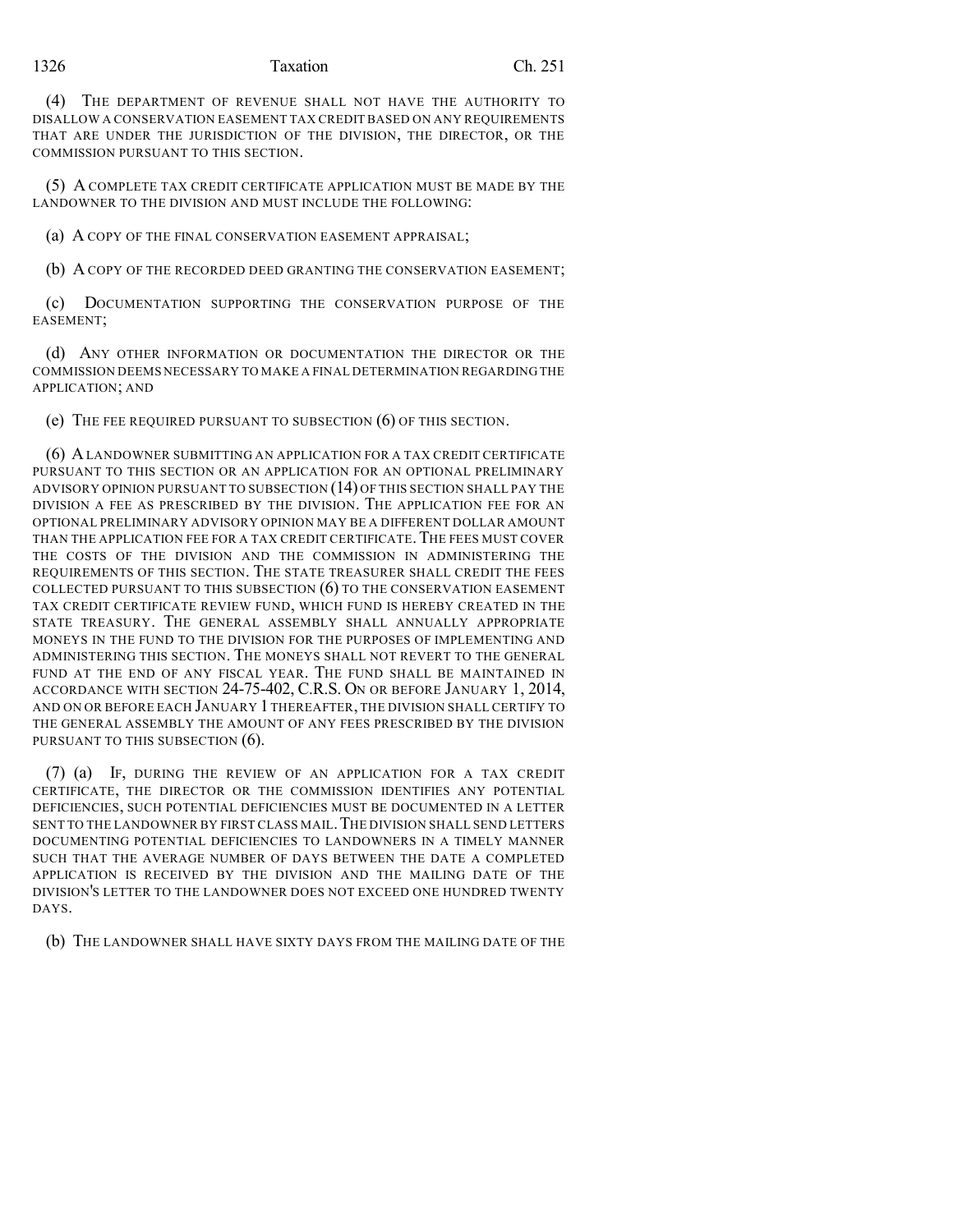DIVISION'S LETTER TO ADDRESS THE POTENTIAL DEFICIENCIES IDENTIFIED BY THE DIRECTOR AND THE COMMISSION AND PROVIDE ADDITIONAL INFORMATION OR DOCUMENTATION THAT THE DIRECTOR OR THE COMMISSION DEEMS NECESSARY TO MAKE A FINAL DETERMINATION REGARDING THE APPLICATION.

(c) THE DIRECTOR AND THE COMMISSION SHALL HAVE NINETY DAYS FROM RECEIVING ANY ADDITIONAL INFORMATION OR DOCUMENTATION PROVIDED BY THE LANDOWNER TO REVIEW SUCH INFORMATION AND DOCUMENTATION AND MAKE A FINAL DETERMINATION REGARDING THE APPLICATION.

(d) THE DEADLINES PRESCRIBED BY THIS SUBSECTION (7)MAY BE EXTENDED UPON MUTUAL AGREEMENT BETWEEN THE DIRECTOR AND THE COMMISSION AND THE LANDOWNER.

(8) THE DIRECTOR OR THE COMMISSION MAY DENY AN APPLICATION IF THE LANDOWNER:

(a) HAS NOT DEMONSTRATED, TO THE SATISFACTION OF THE DIRECTOR OR THE COMMISSION, THAT THE APPLICATION COMPLIES WITH ANY REQUIREMENT OF THIS PART<sub>7</sub>;

(b) DOES NOT PROVIDE THE INFORMATION AND DOCUMENTATION REQUIRED PURSUANT TO THIS PART 7; OR

(c) FAILS TO TIMELY RESPOND TO ANY WRITTEN REQUEST OR NOTICE FROM THE DIVISION, THE DIRECTOR, OR THE COMMISSION.

(9) IF THE DIRECTOR REASONABLY BELIEVES THAT ANY APPRAISAL SUBMITTED IN ACCORDANCE WITH THIS SECTION IS NOT CREDIBLE, THE DIRECTOR SHALL HAVE THE AUTHORITY, AFTER CONSULTATION WITH THE COMMISSION, TO REQUIRE THE LANDOWNER, AT THE LANDOWNER'S EXPENSE, TO OBTAIN EITHER A REVISED APPRAISAL OR A SECOND APPRAISAL FROM AN APPRAISER WHO MEETS THE REQUIREMENTS OF THIS PART 7 AND IS IN GOOD STANDING WITH THE BOARD BEFORE MAKING A FINAL DETERMINATION REGARDING THE APPLICATION.

(10) IF THE DIRECTOR AND THE COMMISSION DO NOT IDENTIFY ANY POTENTIAL DEFICIENCIES WITH AN APPLICATION, THE DIRECTOR AND THE COMMISSION SHALL APPROVE THE APPLICATION AND THE DIVISION SHALL ISSUE A TAX CREDIT CERTIFICATE TO THE LANDOWNER PURSUANT TO SECTION 12-61-722 IN A TIMELY MANNER SUCH THAT THE AVERAGE NUMBER OF DAYS BETWEEN THE DATE A COMPLETED APPLICATION IS RECEIVED BY THE DIVISION AND THE DATE THE TAX CREDIT CERTIFICATE IS ISSUED DOES NOT EXCEED ONE HUNDRED TWENTY DAYS. ONCE A TAX CREDIT CERTIFICATE IS ISSUED, THE LANDOWNER MAY CLAIM AND USE THE TAX CREDIT SUBJECT TO ANY OTHER APPLICABLE PROCEDURES AND REQUIREMENTS UNDER TITLE 39, C.R.S.

(11) (a) IF ALL POTENTIAL DEFICIENCIES THAT HAVE BEEN IDENTIFIED ARE SUBSEQUENTLY ADDRESSED TO THE SATISFACTION OF THE DIRECTOR AND THE COMMISSION, THE DIRECTOR AND THE COMMISSION SHALL APPROVE THE APPLICATION AND THE DIVISION SHALL ISSUE A TAX CREDIT CERTIFICATE TO THE LANDOWNER PURSUANT TO SECTION 12-61-722. ONCE A TAX CREDIT CERTIFICATE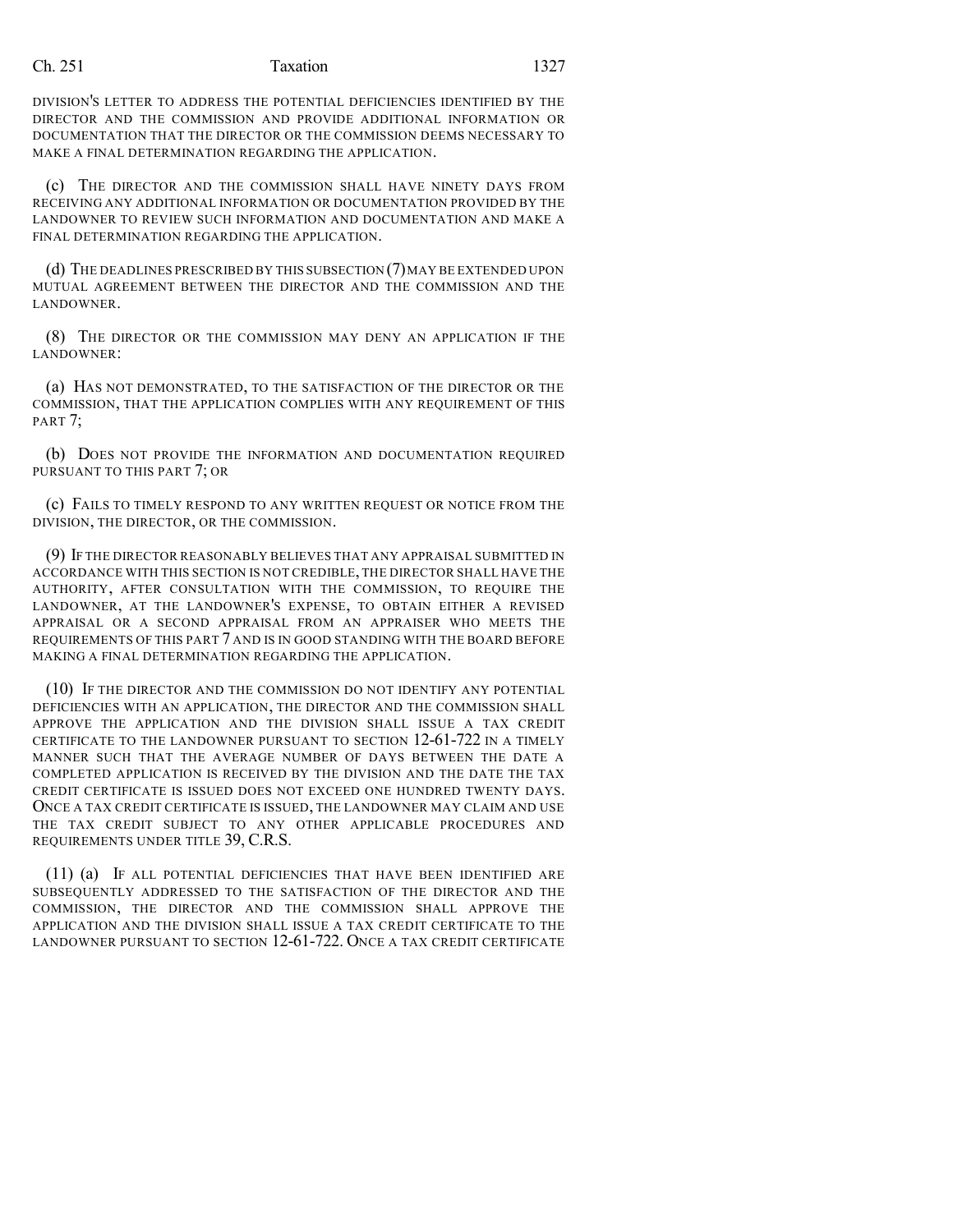IS ISSUED, THE LANDOWNER MAY CLAIM AND USE THE TAX CREDIT SUBJECT TO ANY OTHER APPLICABLE PROCEDURES AND REQUIREMENTS UNDER TITLE 39, C.R.S.

(b) IF ANY POTENTIAL DEFICIENCIES THAT HAVE BEEN IDENTIFIED ARE NOT SUBSEQUENTLY ADDRESSED TO THE SATISFACTION OF THE DIRECTOR AND THE COMMISSION,THE DIVISION SHALL ISSUE A WRITTEN DENIAL OF THE APPLICATION TO THE LANDOWNER DOCUMENTING THOSE DEFICIENCIES THAT WERE THE SPECIFIC BASIS FOR THE DENIAL. THE WRITTEN DENIAL MUST BE DATED AND SENT BY FIRST CLASS MAIL TO THE LANDOWNER AT THE ADDRESS PROVIDED BY THE LANDOWNER ON THE APPLICATION. THE DIRECTOR SHALL HAVE THE AUTHORITY TO ACT ON BEHALF OF THE COMMISSION FOR PURPOSES OF ADMINISTERING THE PROCESS FOR ISSUING APPROVALS AND DENIALS OF APPLICATIONS AND FOR ADMINISTERING SUBSECTION (12) OF THIS SECTION.

(12)(a) THE LANDOWNER MAY APPEAL TO THE DIRECTOR EITHER THE DIRECTOR'S OR THE COMMISSION'S DENIAL OF AN APPLICATION, IN WRITING, WITHIN THIRTY DAYS OF THE ISSUANCE OF THE DENIAL. THIS WRITTEN APPEAL CONSTITUTES A REQUEST FOR AN ADMINISTRATIVE HEARING.

(b) IF THE LANDOWNER FAILS TO APPEAL THE DENIAL OF AN APPLICATION WITHIN THIRTY DAYS OF THE ISSUANCE OF THE DENIAL, THE DENIAL BECOMES FINAL AND NO TAX CREDIT CERTIFICATE SHALL BE ISSUED.

(c) ADMINISTRATIVE HEARINGS MUST BE CONDUCTED IN ACCORDANCE WITH SECTION 24-4-105,C.R.S.AT THE DISCRETION OF THE DIRECTOR, HEARINGS MAY BE CONDUCTED BY AN AUTHORIZED REPRESENTATIVE OF THE DIRECTOR OR THE COMMISSION OR AN ADMINISTRATIVE LAW JUDGE FROM THE OFFICE OF ADMINISTRATIVE COURTS IN THE DEPARTMENT OF PERSONNEL. ALL HEARINGS WILL BE HELD IN THE COUNTY WHERE THE DIVISION IS LOCATED UNLESS THE DIRECTOR DESIGNATES OTHERWISE. THE DECISION OF THE DIRECTOR OR THE COMMISSION IS SUBJECT TO JUDICIAL REVIEW BY THE COURT OF APPEALS AND IS SUBJECT TO THE PROVISIONS OF SECTION 24-4-106, C.R.S.

(d) IN CONDUCTING SETTLEMENT DISCUSSIONS WITH A LANDOWNER, THE DIRECTOR AND THE COMMISSION SHALL HAVE THE AUTHORITY TO COMPROMISE ON ANY OF THE DEFICIENCIES IDENTIFIED IN THE APPLICATION AND SUPPORTING DOCUMENTATION, INCLUDING THE DOLLAR AMOUNT OF THE TAX CREDIT CERTIFICATE TO BE ISSUED.ARECORD OF ANY SUCH COMPROMISE AND THE REASONS THEREFORE SHALL BE PLACED ON FILE IN THE DIVISION.

(e) THE DIRECTOR SHALL HAVE THE AUTHORITY TO PROMULGATE RULES PURSUANT TO ARTICLE 4 OF TITLE 24, C.R.S., TO EFFECTUATE THE PURPOSES OF THIS SUBSECTION (12).

(13) COMMENCING WITH THE 2014 CALENDAR YEAR, AND FOR EACH CALENDAR YEAR THEREAFTER, THE DIVISION SHALL CREATE A REPORT, WHICH SHALL BE MADE AVAILABLE TO THE PUBLIC,CONTAINING THE FOLLOWING AGGREGATE INFORMATION:

(a) THE TOTAL NUMBER OF TAX CREDIT CERTIFICATE APPLICATIONS RECEIVED, APPROVED,AND DENIED IN ACCORDANCE WITH THIS SECTION,ALONGWITH AVERAGE PROCESSING TIMES;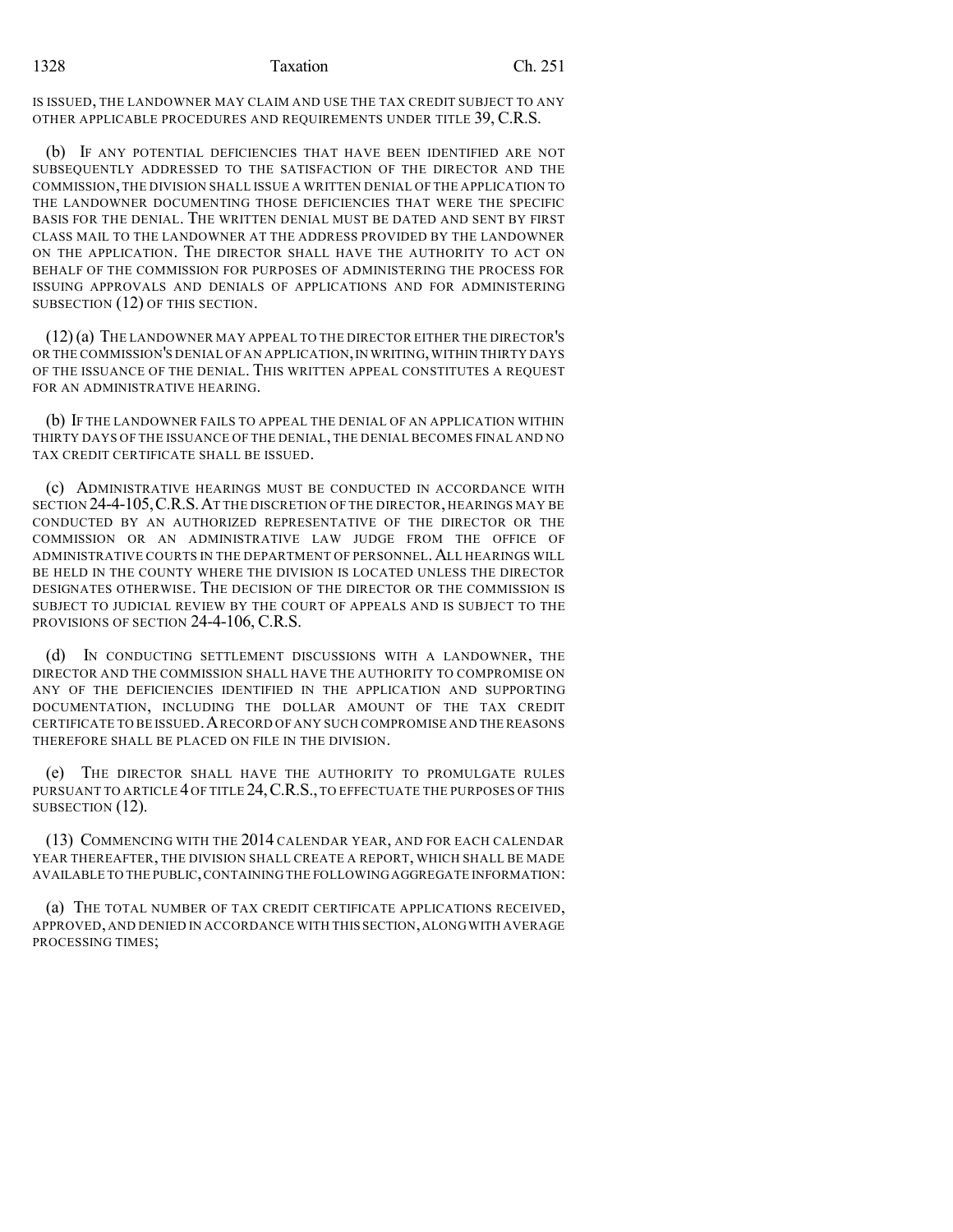(b) FOR APPLICATIONS APPROVED IN ACCORDANCE WITH THIS SECTION:

(I) THE TOTAL ACREAGE UNDER EASEMENT SUMMARIZED BY THE ALLOWABLE CONSERVATION PURPOSES AS DEFINED IN SECTION 170 (h) OF THE FEDERAL "INTERNAL REVENUE CODE OF 1986", AS AMENDED, AND ANY FEDERAL REGULATIONS PROMULGATED IN CONNECTION WITH SUCH SECTION;

(II) THE TOTAL APPRAISED VALUE OF THE EASEMENTS;

(III) THE TOTAL DONATED VALUE OF THE EASEMENTS; AND

(IV) THE TOTAL DOLLAR AMOUNT OF TAX CREDIT CERTIFICATES ISSUED; AND

(c) THE DIVISION MAY INCLUDE ADDITIONAL EASEMENT-SPECIFIC INFORMATION IN THE PUBLIC REPORT THAT, NOTWITHSTANDING THE PROVISIONS OF THIS PART 7OR ANY OTHER LAW TO THE CONTRARY, WOULD OTHERWISE BE PUBLICLY AVAILABLE.

(14) (a) IN ADDITION TO THE TAX CREDIT CERTIFICATE APPLICATION PROCESS SET FORTH IN THIS SECTION, A LANDOWNER MAY SUBMIT A PROPOSED CONSERVATION EASEMENT DONATION TO THE DIVISION TO OBTAIN AN OPTIONAL PRELIMINARY ADVISORY OPINION REGARDING THE TRANSACTION.THE OPINION MAY ADDRESS THE PROPOSED DEED OF CONSERVATION EASEMENT, APPRAISAL, CONSERVATION PURPOSE, OR OTHER RELEVANT ASPECT OF THE TRANSACTION.

(b) THE DIVISION, THE DIRECTOR, AND THE COMMISSION SHALL REVIEW THE INFORMATION AND DOCUMENTATION PROVIDED IN A MANNER CONSISTENT WITH THE SCOPE OF THEIR AUTHORITY AND RESPONSIBILITIES FOR REVIEWING TAX CREDIT CERTIFICATE APPLICATIONS AS OUTLINED IN SUBSECTION (3) OF THIS SECTION AND ISSUE EITHER A FAVORABLE OPINION OR A NONFAVORABLE OPINION.

(c) THE DIRECTOR OR THE COMMISSION MAY REQUEST THAT THE LANDOWNER SUBMIT ADDITIONAL INFORMATION OR DOCUMENTATION THAT THE DIRECTOR OR THE COMMISSION DEEMS NECESSARY TO COMPLETE THE REVIEW AND ISSUE AN OPINION.

(d) A NONFAVORABLE OPINION SHALL SET FORTH ANY POTENTIAL DEFICIENCIES IDENTIFIED BY THE DIRECTOR OR THE COMMISSION AND THAT FALL WITHIN THE SCOPE OF THE DIRECTOR'S AND THE COMMISSION'S REVIEW OF THE CONSERVATION EASEMENT TRANSACTION. THE PRELIMINARY OPINION IS ADVISORY ONLY AND IS NOT BINDING FOR ANY PURPOSE UPON THE DIVISION, THE DIRECTOR, THE COMMISSION, OR THE DEPARTMENT OF REVENUE.

(15) THE DIVISION SHALL HAVE THE AUTHORITY TO PROMULGATE RULES TO EFFECTUATE THE PURPOSE, IMPLEMENTATION, AND ADMINISTRATION OF THE PROVISIONS OF THIS SECTION PURSUANT TO ARTICLE 4 OF TITLE 24, C.R.S. THIS AUTHORITY SHALL INCLUDE THE AUTHORITY TO DEFINE FURTHER IN RULE THE ADMINISTRATIVE PROCESSES AND REQUIREMENTS, INCLUDING APPLICATION PROCESSING AND REVIEW TIME FRAMES, FOR OBTAINING AND ISSUING AN OPTIONAL PRELIMINARY ADVISORY OPINION PURSUANT TO SUBSECTION (14) OF THIS SECTION.

(16) NOTWITHSTANDING THE PROVISIONS OF THE "COLORADO OPEN RECORDS ACT", PART 2 OF ARTICLE 72 OF TITLE 24, C.R.S., THE DIVISION, THE DIRECTOR, AND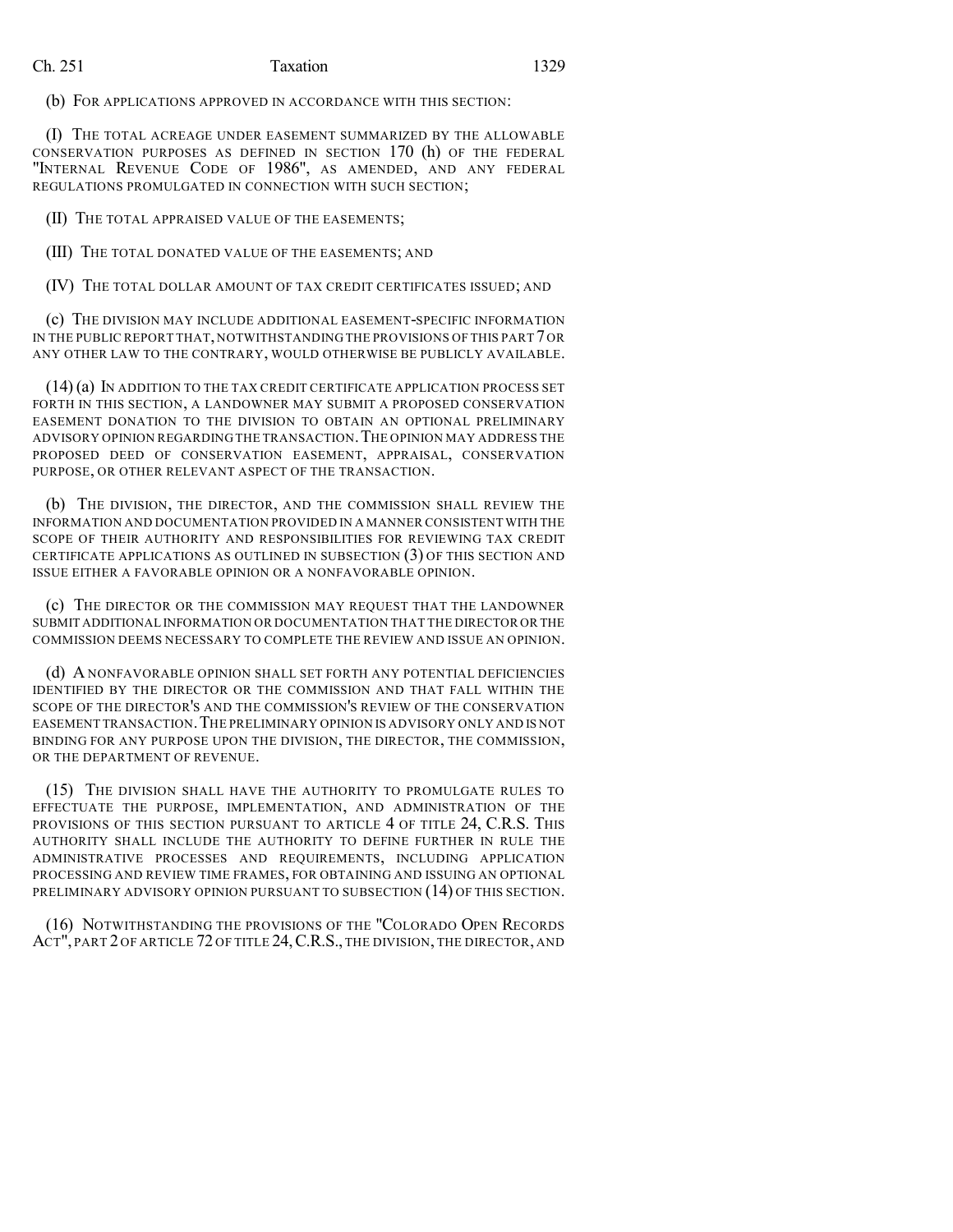THE COMMISSION SHALL DENY THE RIGHT OF PUBLIC INSPECTION OF ANY DOCUMENTATION OR OTHER RECORD RELATED TO INFORMATION OBTAINED AS PART OF AN INDIVIDUAL LANDOWNER'S APPLICATION FOR A TAX CREDIT CERTIFICATE OR AN OPTIONAL PRELIMINARY ADVISORY OPINION PURSUANT TO THE REQUIREMENTS OF THIS SECTION, INCLUDING DOCUMENTATION OR OTHER RECORDS RELATED TO ADMINISTRATIVE HEARINGS AND SETTLEMENT DISCUSSIONS HELD PURSUANT TO SUBSECTION (12) OF THIS SECTION. THE DIVISION, THE DIRECTOR, AND THE COMMISSION SHALL HAVE THE AUTHORITY TO SHARE DOCUMENTATION OR OTHER RECORDS RELATED TO INFORMATION OBTAINED PURSUANT TO THIS SECTION WITH THE DEPARTMENT OF REVENUE.

(17) NOTHING IN THIS SECTION SHALL BE CONSTRUED TO AFFECT ANY TAX CREDIT THAT IS CLAIMED OR USED PURSUANT TO SECTION 39-22-522, C.R.S., FOR CONSERVATION EASEMENT DONATIONS OCCURRING PRIOR TO JANUARY 1, 2014.

**SECTION 9.** In Colorado Revised Statutes, 39-22-522, **amend** (2), (2.5), (3) introductory portion, (3.3), (3.5), (6), (10), and (11); and **add** (2.7) and (3.6) as follows:

**39-22-522. Credit against tax - conservation easements.** (2) (a) For income tax years commencing on or afterJanuary 1, 2000, BUT PRIOR TO JANUARY 1, 2014, and, with regard to any credit over the amount of one hundred thousand dollars, for income tax years commencing on or after January 1, 2003, subject to the provisions of subsections  $(4)$  and  $(6)$  of this section, there shall be allowed a credit with respect to the income taxesimposed by this article to each taxpayer who donates during the taxable year all or part of the value of a perpetual conservation easement in gross created pursuant to article 30.5 of title 38, C.R.S., upon real property the taxpayer owns to a governmental entity or a charitable organization described in section 38-30.5-104 (2), C.R.S. The credit shall only be allowed for a donation that is eligible to qualify as a qualified conservation contribution pursuant to section 170 (h) of the internal revenue code, as amended, and any federal regulations promulgated in connection with such section. The amount of the credit shall not include the value of any portion of an easement on real property located in another state.

(b) FOR INCOME TAX YEARS COMMENCING ON OR AFTER JANUARY 1, 2014, AND, WITH REGARD TO ANY CREDIT OVER THE AMOUNT OF ONE HUNDRED THOUSAND DOLLARS, FOR INCOME TAX YEARS COMMENCING ON OR AFTER JANUARY 1, 2003, SUBJECT TO THE PROVISIONS OF SUBSECTIONS (4) AND (6) OF THIS SECTION, THERE SHALLBE ALLOWED A CREDIT WITH RESPECT TO THE INCOME TAXES IMPOSED BY THIS ARTICLE TO EACH TAXPAYER WHO DONATES DURING THE TAXABLE YEAR ALL OR PART OF THE VALUE OF A PERPETUAL CONSERVATION EASEMENT IN GROSS CREATED PURSUANT TO ARTICLE 30.5 OF TITLE 38, C.R.S., UPON REAL PROPERTY THE TAXPAYER OWNS TO A GOVERNMENTAL ENTITY OR A CHARITABLE ORGANIZATION DESCRIBED IN SECTION 38-30.5-104 (2), C.R.S. THE CREDIT SHALL ONLY BE ALLOWED FOR A DONATION THAT MEETS THE REQUIREMENTS OF SECTION 170OF THE FEDERAL "INTERNAL REVENUE CODE OF 1986", AS AMENDED, AND ANY FEDERAL REGULATIONS PROMULGATED IN ACCORDANCE WITH SUCH SECTION. THE AMOUNT OF THE CREDIT SHALL NOT INCLUDE THE VALUE OF ANY PORTION OF AN EASEMENT ON REAL PROPERTY LOCATED IN ANOTHER STATE.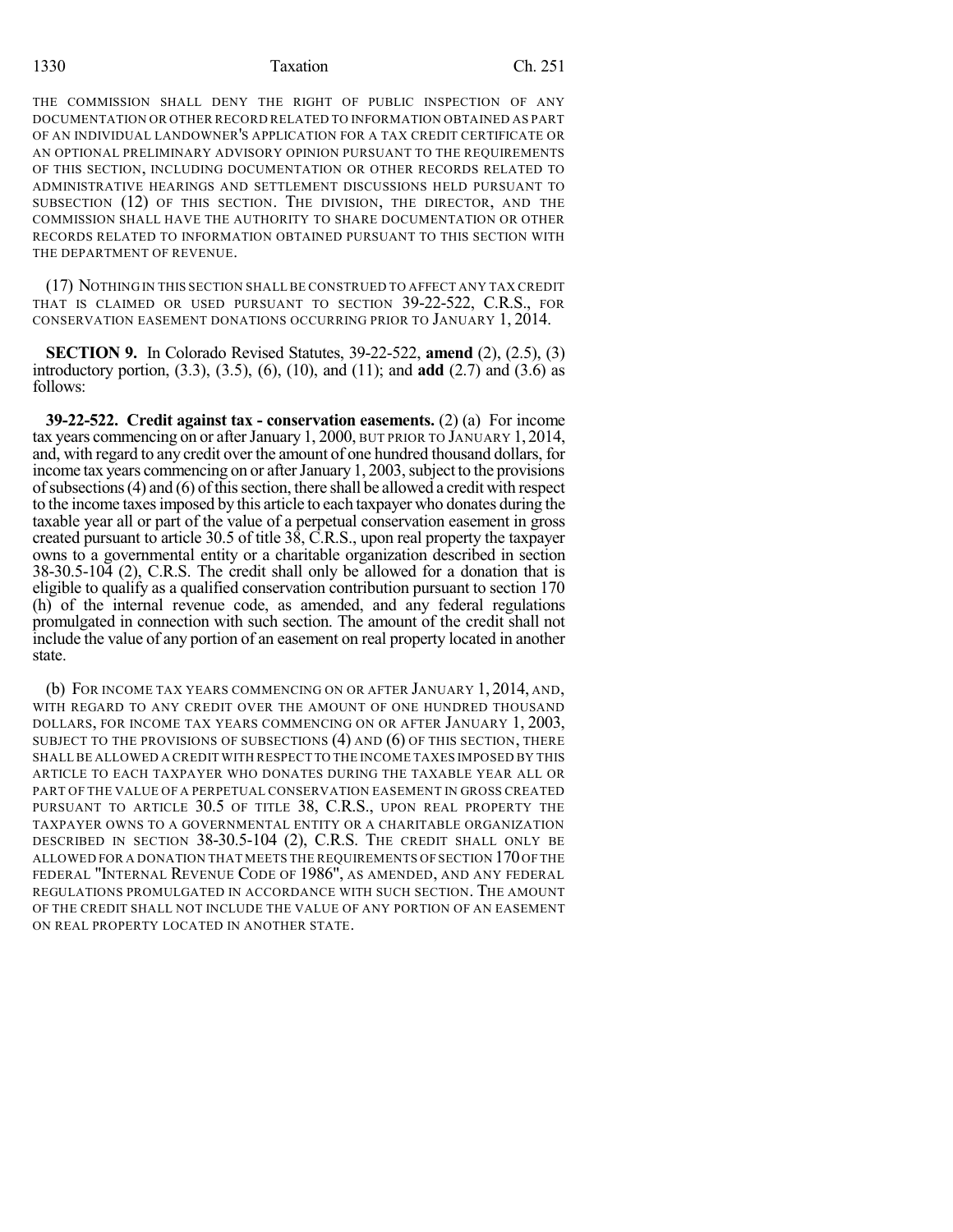(2.5) Notwithstanding any other provision of this section AND THE REQUIREMENTS OF SECTION 12-61-723, C.R.S., for income tax years commencing during the 2011, 2012, and 2013 calendar years, a taxpayer conveying a conservation easement in 2011, 2012, or 2013 and claiming a credit pursuant to this section shall, in addition to any other requirements of this section AND THE REQUIREMENTS OF SECTION 12-61-723, C.R.S., submit a claim for the credit to the division of real estate in the department of regulatory agencies. The division shall issue a certificate for the claims received in the order submitted. After certificates have been issued for credits that exceed an aggregate of twenty-two million dollars for all taxpayers for income tax years commencing in each of the 2011 and 2012 calendar years and thirty-four million dollars for each income tax year commencing in the 2013 calendar year, anyclaimsthat exceed the amount allowed for a specified calendar year shall be placed on a wait list in the order submitted and a certificate shall be issued for use of the credit in 2012 or 2013. The division shall not issue credit certificates that exceed twenty-two million dollars for each income tax year commencing in the 2011 and 2012 calendar years and thirty-four million dollars for each income tax year commencing in the 2013 calendar year. No claim for a credit shall be allowed for any income tax year commencing during the 2011, 2012, or 2013 calendar years unless a certificate has been issued by the division. PROVIDED THAT ALL OTHER REQUIREMENTS UNDER SECTION 12-61-723, C.R.S, AND THIS SECTION ARE MET, the right to claim the creditshall be vested in the taxpayer at the time a credit certificate is issued. The division may promulgate rules in accordance with article 4 of title 24, C.R.S., for the issuance of certificates in accordance with this subsection (2.5).

(2.7) NOTWITHSTANDING ANY OTHER PROVISION, FOR INCOME TAX YEARS COMMENCING ON OR AFTER JANUARY 1, 2014, NO CLAIM FOR A CREDIT SHALL BE ALLOWED UNLESS A TAX CREDIT CERTIFICATE IS ISSUED BY THE DIVISION OF REAL ESTATE IN ACCORDANCE WITH SECTIONS 12-61-722 AND 12-61-723, C.R.S., AND THE TAXPAYER FILES THE TAX CREDITCERTIFICATE WITH THE INCOME TAX RETURN FILED WITH THE DEPARTMENT OF REVENUE.

(3) FOR CONSERVATION EASEMENTS DONATED PRIOR TO JANUARY 1, 2014, in order for any taxpayer to qualify for the credit provided for in subsection (2) of this section, the taxpayer shall submit the following in a form approved by the executive director to the department of revenue at the same time asthe taxpayer files a return for the taxable year in which the credit is claimed:

(3.3) The appraisal for a conservation easement in gross DONATED PRIOR TO JANUARY 1, 2014, AND for which a credit is claimed shall be a qualified appraisal from a qualified appraiser, as those terms are defined in section  $170 \text{ (f)} (11)$  of the internal revenue code. The appraisal shall be in conformance with the uniform standards for OF professional appraisal practice promulgated by the appraisal standards board of the appraisal foundation and any other provision of law. The appraiser shall hold a valid license as a certified general appraiser in accordance with the provisions of part 7 of article 61 of title 12, C.R.S. The appraiser shall also meet any education and experience requirements established by the board of real estate appraisers in accordance with section  $12-61-719(7)$ , C.R.S. If there is a final determination, other than by settlement of the taxpayer, that an appraisal submitted in connection with a claim for a credit pursuant to this section is a substantial or gross valuation misstatement as such misstatements are defined in section 1219 of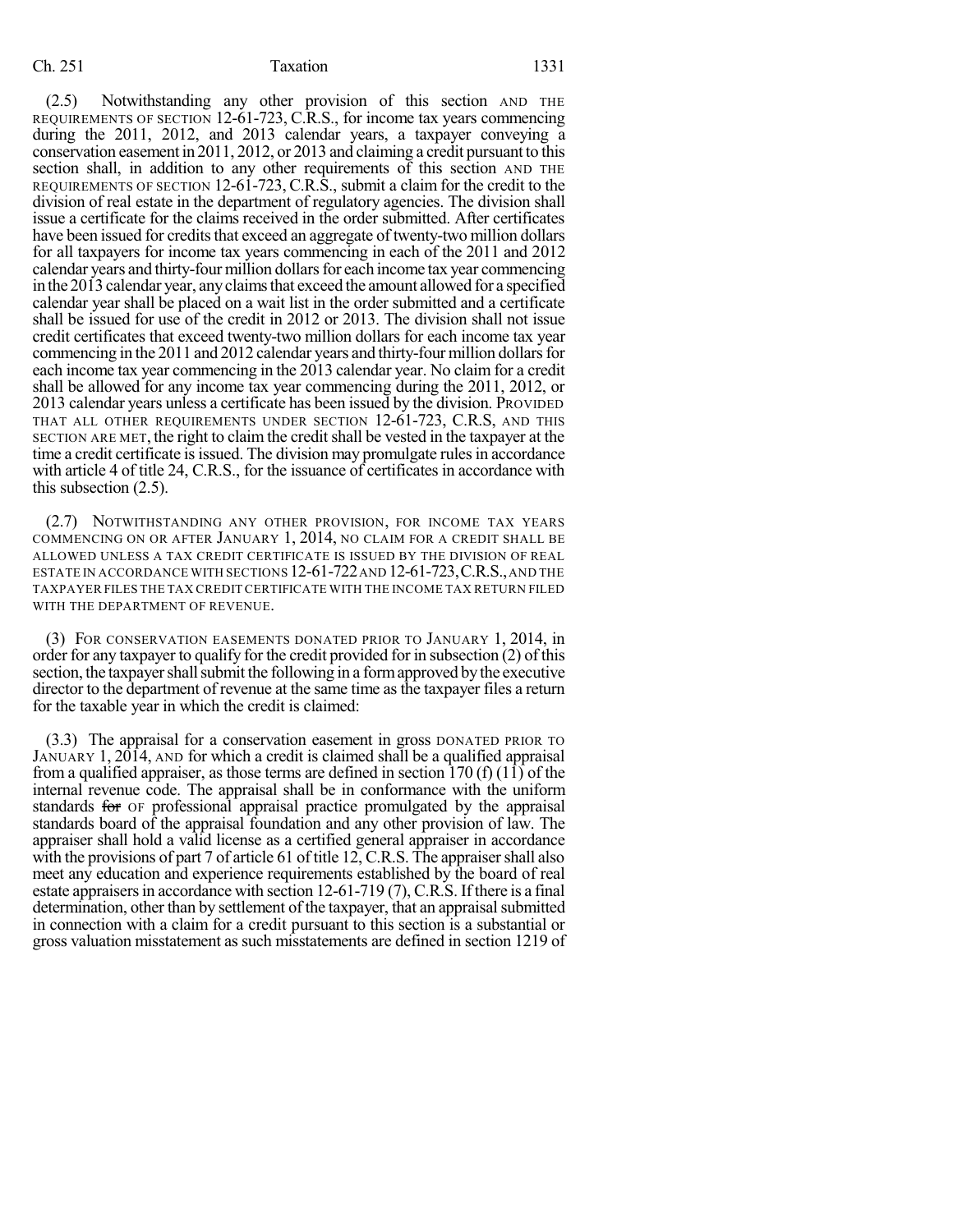the federal "Pension Protection Act of 2006", Pub.L. 109-280, the department shall submit a complaint regarding the misstatement to the board of real estate appraisers for disciplinary action in accordance with the provisions of part 7 of article 61 of title 12, C.R.S.

#### (3.5) (a) FOR CONSERVATION EASEMENTS DONATED PRIOR TO JANUARY 1, 2014:

(I) The executive director shall have the authority, pursuant to subsection (8) of this section, to require additional information from the taxpayer or transferee regarding the appraisal value of the easement, the amount of the credit, and the validity of the credit. In resolving disputes regarding the validity or the amount of a credit allowed pursuant to subsection  $(2)$  of this section, including the value of the conservation easement for which the credit is granted, the executive director shall have the authority, for good cause shown and in consultation with the division of real estate and the conservation easement oversight commission created in section 12-61-721 (1), C.R.S., to review and accept or reject, in whole or in part, the appraisal value of the easement, the amount of the credit, and the validity of the credit based upon the internal revenue code and federal regulations in effect at the time of the donation. If the executive director reasonably believes that the appraisal represents a gross valuation misstatement, receives notice of such a valuation misstatement from the division of real estate, or receives notice from the division of real estate that an enforcement action has been taken by the board of real estate appraisers against the appraiser, the executive director shall have the authority to require the taxpayer to provide a second appraisal at the expense of the taxpayer. The second appraisal shall be conducted by a certified general appraiser in good standing and not affiliated with the first appraiser that meets qualifications established by the division of real estate. In the event the executive director rejects, in whole or in part, the appraisal value of the easement, the amount of the credit, or the validity of the credit, the procedures described in sections 39-21-103, 39-21-104, 39-21-104.5, and 39-21-105 shall apply.

 $(b)$  (II) In consultation with the division of real estate and the conservation easement oversight commission created in section 12-61-721 (1), C.R.S., the executive directorshall develop and implement a separate processforthe reviewby the department of revenue of gross conservation easements. The review process shall be consistent with the statutory obligations of the division and the commission and shall address gross conservation easements for which the department of revenue has been informed that an audit is being performed by the internal revenue service. The executive director shall share information used in the review of gross conservation easements with the division. Notwithstanding part 2 of article 72 of title 24, C.R.S., in order to protect the confidential financial information of a taxpayer, the division and the commission shall deny the right to inspect any information provided by the executive director in accordance with this paragraph (b). On or before January 1, 2009, the executive directorshall report to the general assembly on the status of the development and implementation of the process required by this paragraph (b) SUBPARAGRAPH (II).

(b) FOR CONSERVATION EASEMENTS DONATED ON OR AFTER JANUARY 1, 2014, AND SUBJECT TO THE RESTRICTIONS OF SECTION 12-61-723 (4), C.R.S., THE EXECUTIVE DIRECTOR SHALL HAVE THE AUTHORITY, PURSUANT TO SUBSECTION (8) OF THIS SECTION, TO REQUIRE ADDITIONAL INFORMATION FROM THE TAXPAYER OR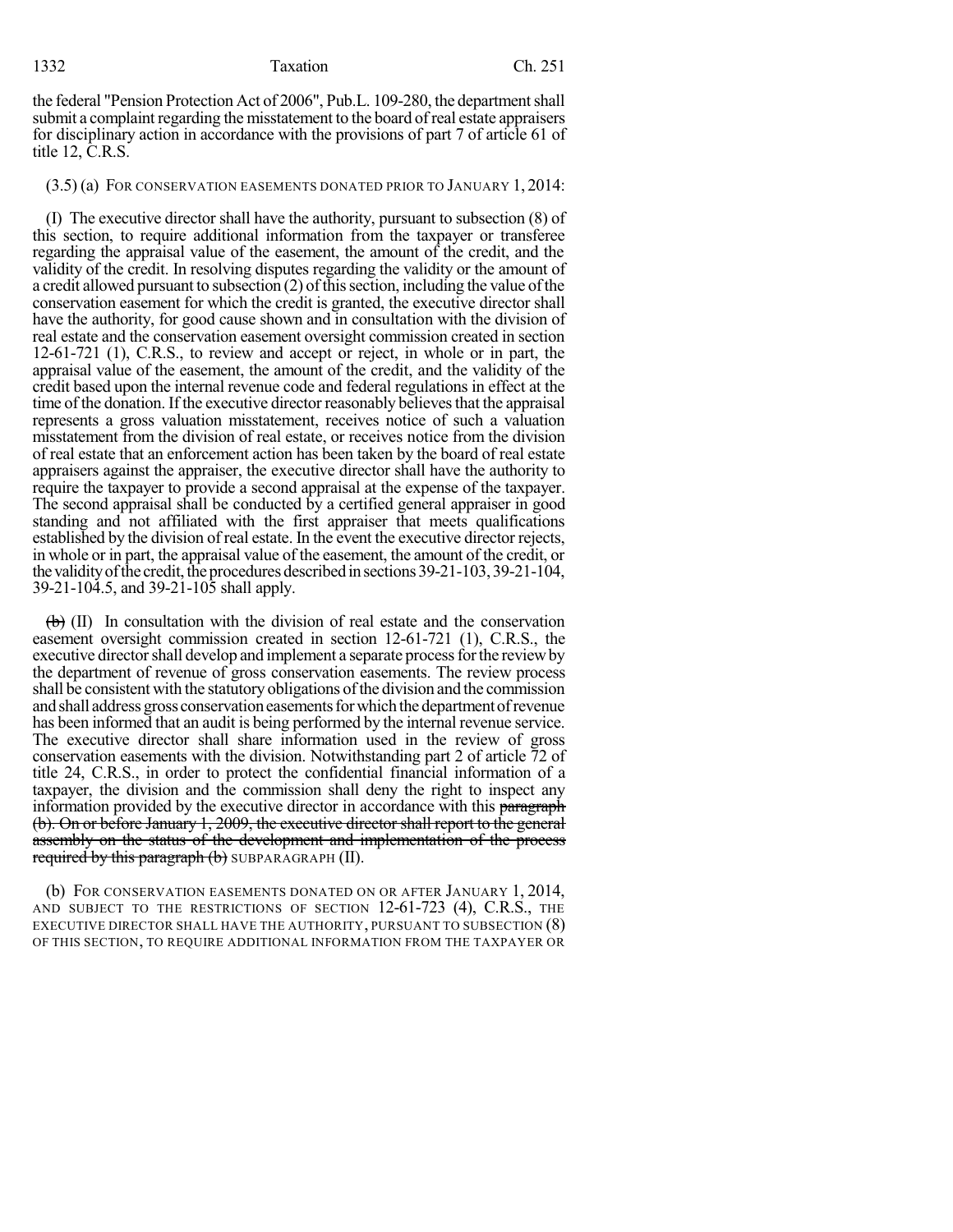TRANSFEREE REGARDING THE AMOUNT OF THE CREDIT AND THE VALIDITY OF THE CREDIT. IN RESOLVING DISPUTES REGARDING THE VALIDITY OR THE AMOUNT OF A CREDIT ALLOWED PURSUANT TO SUBSECTION (2) OF THIS SECTION, THE EXECUTIVE DIRECTOR SHALL HAVE THE AUTHORITY, FOR GOOD CAUSE SHOWN, TO REVIEW AND ACCEPT OR REJECT, IN WHOLE OR IN PART, THE AMOUNT OF THE CREDIT AND THE VALIDITY OF THE CREDIT BASED UPON THE INTERNAL REVENUE CODE AND FEDERAL REGULATIONS IN EFFECT AT THE TIME OF THE DONATION, EXCEPT THOSE REQUIREMENTS FOR WHICH AUTHORITY IS GRANTED TO THE DIVISION OF REAL ESTATE, THE DIRECTOR OF THE DIVISION OF REAL ESTATE, OR THE CONSERVATION EASEMENT OVERSIGHT COMMISSION PURSUANT TO SECTION 12-61-723, C.R.S.

(3.6) FOR CONSERVATION EASEMENTS DONATED ON OR AFTER JANUARY 1, 2014, IN ORDER FOR ANY TAXPAYER TO QUALIFY FOR THE CREDIT PROVIDED FOR IN SUBSECTION (2) OF THIS SECTION, THE TAXPAYER MUST SUBMIT THE FOLLOWING IN A FORM,APPROVED BY THE EXECUTIVE DIRECTOR,TO THE DEPARTMENT OFREVENUE AT THE SAME TIME AS THE TAXPAYER FILES A RETURN FOR THE TAXABLE YEAR IN WHICH THE CREDIT IS CLAIMED:

(a)(I) ATAX CREDIT CERTIFICATE ISSUED UNDER SECTION 12-61-723,C.R.S.;AND

(II) THE INFORMATION REQUIRED IN SUBSECTIONS  $(3)(a)$ ,  $(3)(b)$ ,  $(3)(d)$ , AND  $(3)$ (f) (II) OF THIS SECTION.

(b) NOTWITHSTANDING ANY OTHER PROVISIONS OF LAW, THE EXECUTIVE DIRECTOR RETAINS THE AUTHORITY TO ADMINISTER ALL ISSUES RELATED TO THE CLAIM OR USE OF A TAX CREDIT FOR THE DONATION OF A CONSERVATION EASEMENT THAT ARE NOT GRANTED TO THE DIRECTOR OF THE DIVISION OF REAL ESTATE OR THE CONSERVATION EASEMENT OVERSIGHT COMMISSION UNDER SECTION 12-61-723, C.R.S.

(c) THE INFORMATION REQUIRED IN PARAGRAPH (f) OF SUBSECTION (3) OF THIS SECTION WILL NO LONGER BE REQUIRED FROM THE HOLDER OF THE CONSERVATION EASEMENT.

(6) (a) FOR CONSERVATION EASEMENTS DONATED PRIOR TO JANUARY 1, 2014, a taxpayer may claim only one tax credit under this section per income tax year; except that a transferee of a tax credit under subsection (7) of this section may claim an unlimited number of credits. A taxpayer who has carried forward or elected to receive a refund of part of the tax credit in accordance with subsection (5) of this section shall not claim an additional tax credit under this section for any income tax year in which the taxpayer applies the amount carried forward against income tax due or receives a refund. A taxpayer who has transferred a credit to a transferee pursuant to subsection (7) of this section shall not claim an additional tax credit under this section for any income tax year in which the transferee uses such transferred credit.

(b) FOR CONSERVATION EASEMENTS DONATED ON OR AFTER JANUARY 1, 2014, A TAXPAYER MAY CLAIM ONLY ONE TAX CREDIT UNDER THIS SECTION PER INCOME TAX YEAR; EXCEPT THAT A TRANSFEREE OF A TAX CREDIT UNDER SUBSECTION (7) OF THIS SECTION MAY CLAIM AN UNLIMITED NUMBER OF CREDITS.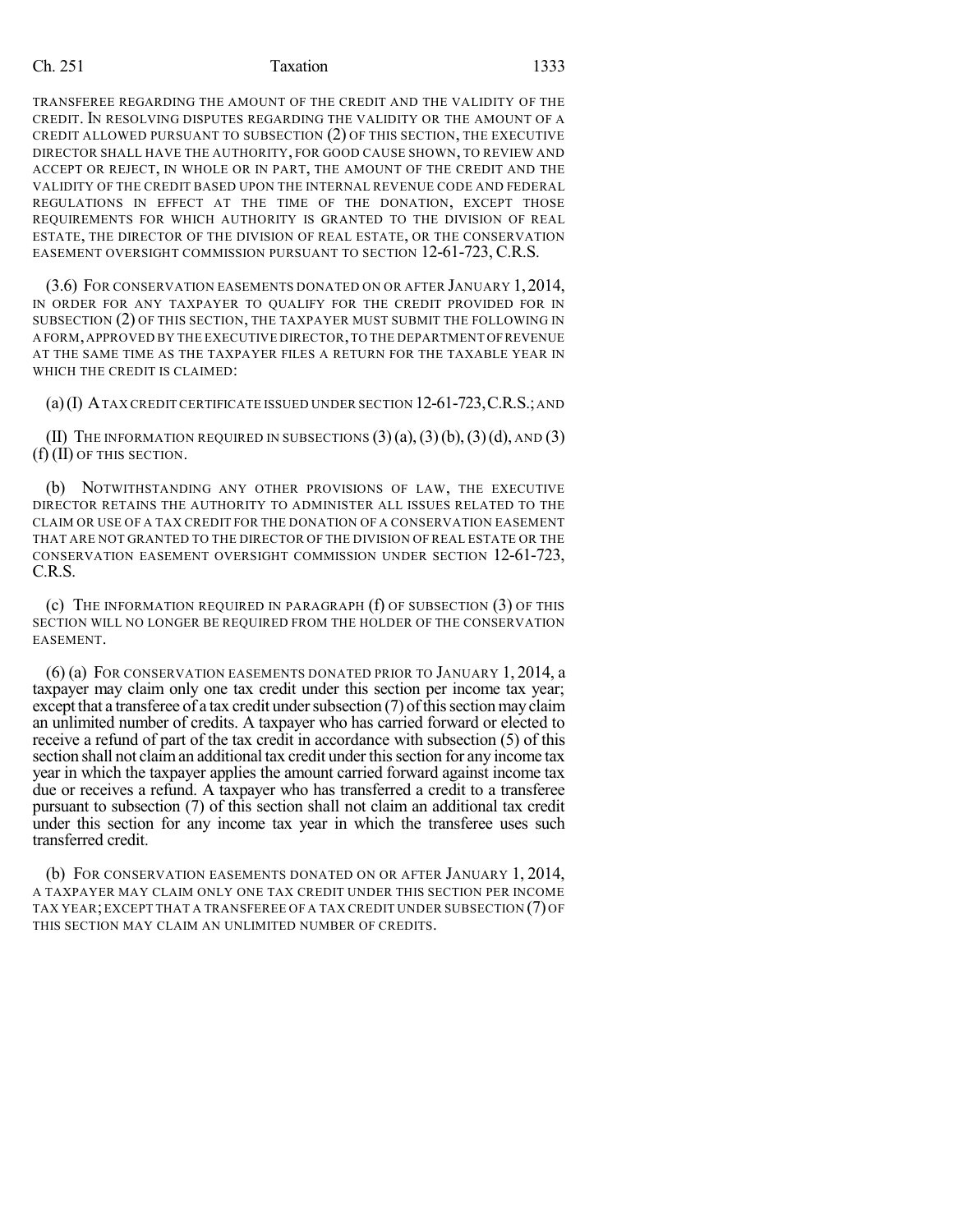(10) On or before July 1, 2008, the department of revenue shall create a report, which shall be made available to the public, on the credits claimed in the previous year in accordance with this section. For each credit claimed for a conservation easement in gross, the report shall summarize by county where the easement is located, the acres under easement, the appraised value of the easement, the donated value of the easement, and the name of any holders of the easement; except that the department shall combine such information for multiple counties where necessary to ensure that the information for no fewer than three easements is summarized for any county or combination of counties in the report. The report shall be updated annually to reflect the same information for any additional credits that have been granted since the previous report. THIS REPORT SHALL NOT BE REQUIRED FOR CONSERVATION EASEMENTS DONATED ON OR AFTER JANUARY 1, 2014.

(11) On or before December 31, 2007, the department of revenue shall create a report, which shall be made available to the public, with as much of the information specified in paragraph (c) of subsection  $(3)$  of this section as is available to the department, summarized by county, for each tax credit claimed for a conservation easement in gross for tax years commencing on or after January 1, 2000. This REPORT SHALL NOT BE REQUIRED FOR CONSERVATION EASEMENTS DONATED ON OR AFTER JANUARY 1, 2014.

**SECTION 10.** In Colorado Revised Statutes, 39-22-522.5, **amend** (5) (e) and (12) as follows:

**39-22-522.5. Conservation easement tax credits - dispute resolution legislative declaration.** (5) In order to expedite the equitable resolution of requests for an administrative hearing regarding any conservation easement tax credit, avoid inconsistent determinations, and allow the executive director or the executive director's designee to consider the full scope of applicable issues of law and fact, the executive director or the executive director's designee shall have discretion to issue orders as set forth in paragraphs (a) to (e) of this subsection (5) as follows:

(e) If a tax matters representative has not provided any document related to the credit that was required to be provided as part of the taxpayer's return, including the return itself, or, if requested by the department FOR CONSERVATION EASEMENTS DONATED PRIOR TO JANUARY 1, 2014, a copy of the complete appraisal obtained at the time of donation, the department may send a written request to the taxpayer for such document. Failure to provide the requested documents within sixty days of any such request shall constitute grounds for the issuance of a final determination denying the credit.

(12) (a) On or before July 1, 2011, and on a quarterly basis thereafter, the executive director shall provide a report to the joint budget committee and the finance committees of the general assembly describing:

 $\overleftrightarrow{(a)}$  (I) The number of tax credits claimed pursuant to section 39-22-522 for which the executive director mailed a notice of deficiency, notice of rejection of refund claim, or notice of disallowance pursuant to section 39-21-103;

 $\left(\mathbf{b}\right)$  (II) The number of such cases sent to the conservation easement oversight commission for review pursuant to section 12-61-721, C.R.S.;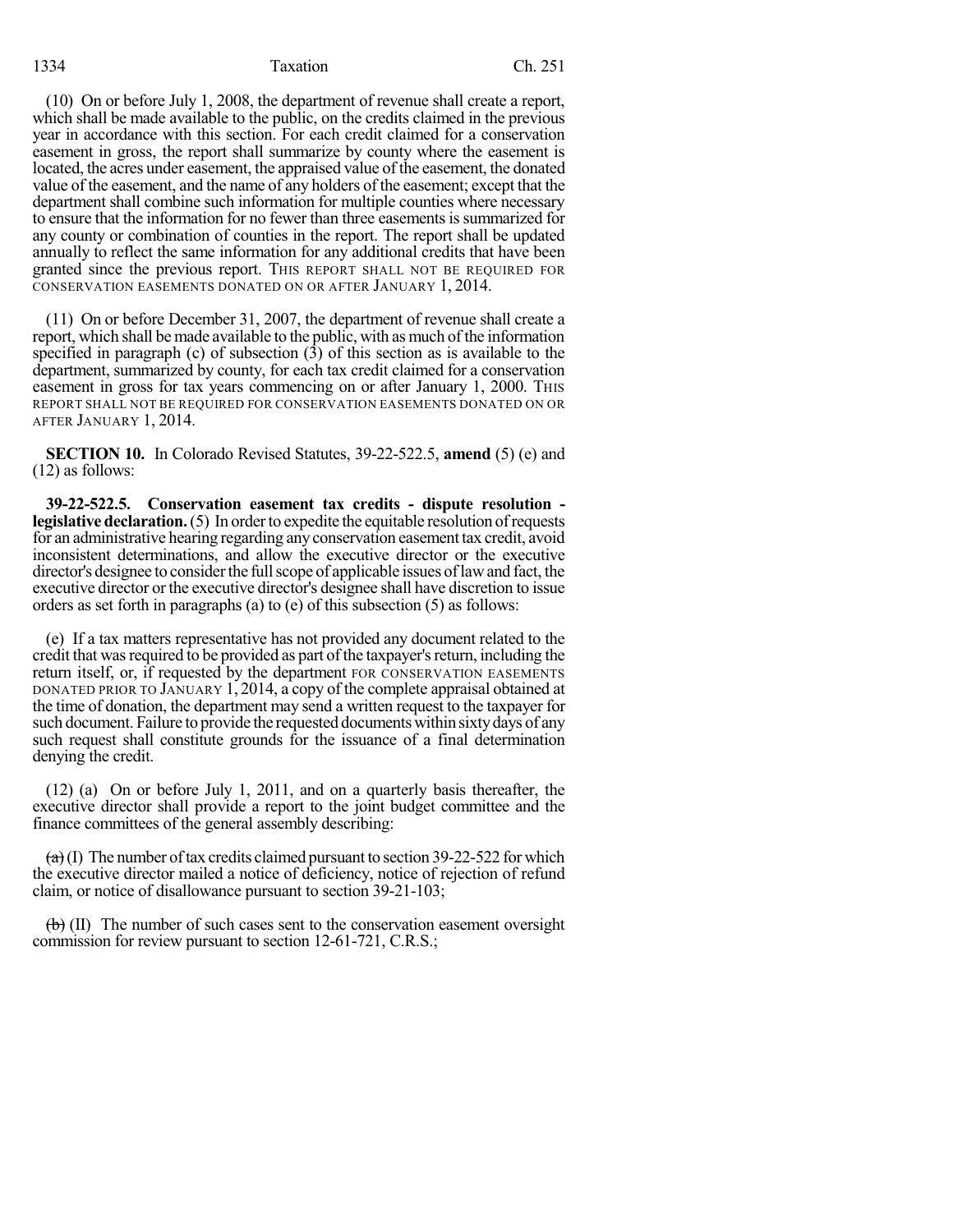$\left(\frac{1}{k}\right)$  (III) The number of such cases returned to the executive director with the advice of the conservation easement oversight commission created in section 12-61-721 (1),C.R.S., and the action, if any, taken by the department ofrevenue on the cases returned by the commission;

 $(d)$  (IV) The number and progress of any cases that are in a mediation process and the status of such mediation;

 $\overline{(e)}$  (V) The number of cases referred to the attorney general's office for resolution;

(f) (VI) The number of cases finally resolved by the department of revenue;

 $\left(\frac{g}{g}\right)$  (VII) The amount of deficient taxes, interest, and penalties determined to be owed or waived by the department of revenue in administering the resolution of cases;

(h) (VIII) The number and total amount of credits that were originally contested but subsequently allowed to be claimed in full; and

 $\overrightarrow{(ii)}$  (IX) The amount of moneys expended by the department of revenue in administering the resolution of cases.

(b) THE REPORTING REQUIREMENTS OF SUBPARAGRAPHS (II) AND (III) OF PARAGRAPH (a) OF THIS SUBSECTION (12) SHALL NOT APPLY FOR CONSERVATION EASEMENTS DONATED ON OR AFTER JANUARY 1, 2014.

**SECTION 11.** In Colorado Revised Statutes, **repeal** 24-33-112.

**SECTION 12. Appropriation - loan authorized.** (1) In addition to any other appropriation, there is hereby appropriated, out of any moneys in the conservation easement tax credit certificate review fund created in section 12-61-723 (6), Colorado Revised Statutes, not otherwise appropriated, to the department of regulatory agencies, for the fiscal year beginning July 1, 2013, the sum of  $$275,046$ and 3.5 FTE, or so much thereof as may be necessary, to be allocated for the implementation of this act as follows:

(a) \$100,735 and 3.5 FTE to the division of real estate for personal services;

(b) \$3,325 to the division of real estate for operating expenses;

(c) \$16,461 to the division of real estate for capital expenses;

(d) \$10,000 to the division of real estate for consulting;

(e) \$75,000 to the division of real estate for computer programming; and

(f) \$69,525 to the executive director's office and administrative services for the purchase of legal services.

(2) In addition to any other appropriation, there is hereby appropriated to the